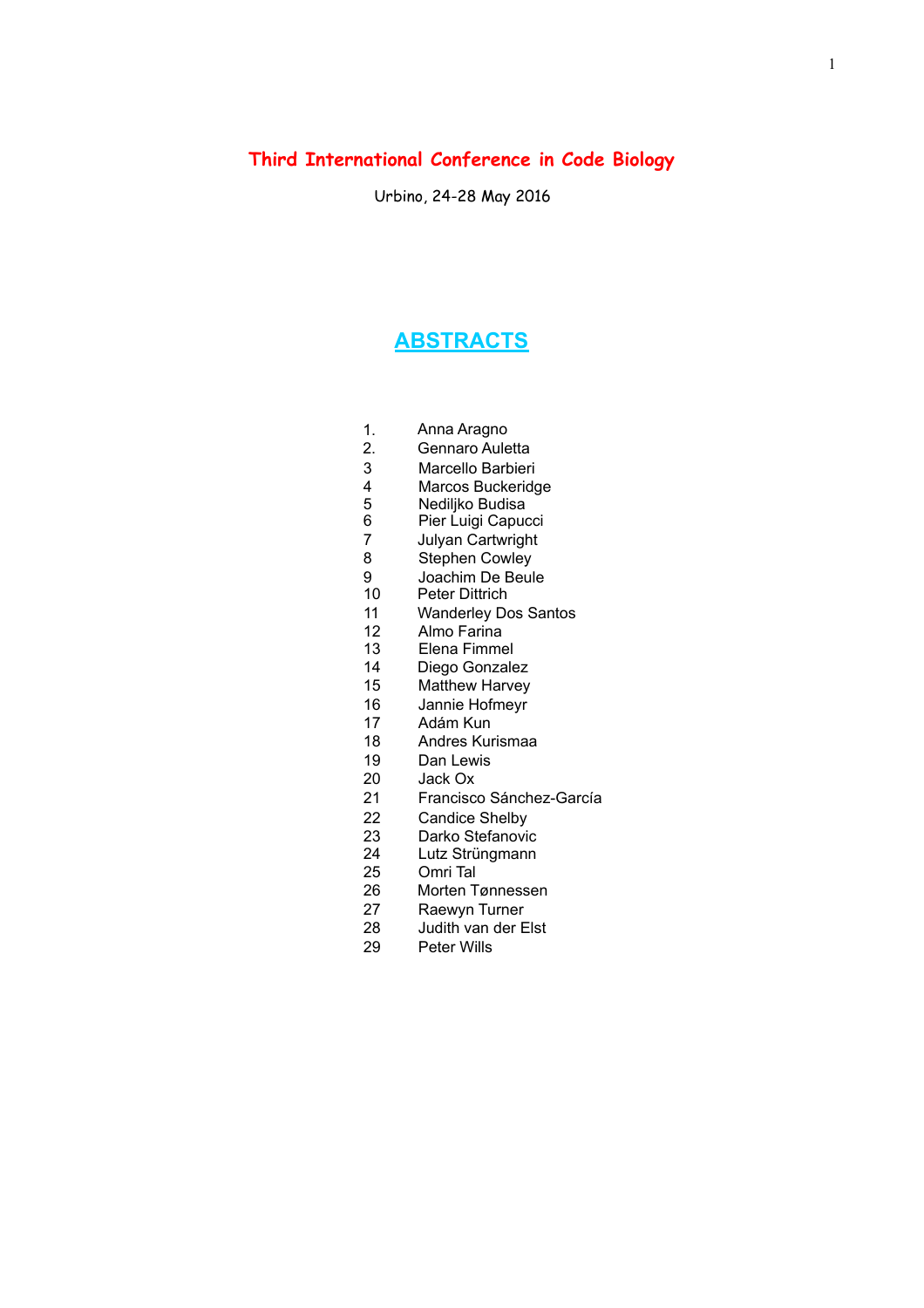# Dream Codes III **Meaning's Vessel Metaphor, the Matter of Mind**

Anna Aragno 140 West End Avenue, New York, NY, 10023, USA [annaragno@earthlink.net](mailto:annaragno@earthlink.net)

*... dreams are nothing more than a particular form of thinking, made possible by the condition of the state of sleep. It is the dream-work which creates that form, and it alone is the essence of dreaming—the explanation of its peculiar nature. S. Freud 1900, 506f.* 

Alone in foreseeing the potential insights implied by his decoding of the language of the unconscious, Freud (1900) believed his dream book provided propositions from which "a number of inferences can be drawn that are bound to transform our psychological theories" (xxiv), holding enormous promise for future research. Yet already in the preface to the second edition (1911) he laments the general lack of awareness of the importance of these insights many of which have been confirmed by current cognitive studies.

Much has since been written on dreams in clinical psychoanalysis but almost no scientific advances beyond Freud's have been proposed regarding how the theory illumines the source-point, evolution, and accretion of representational and semiotic forms expressing meanings that are unique to the human 'mind.' I too believe that dreams hold a key to unveiling the prehistory and evolutionary ascent of human mentation and, through language, to conscious awareness. The development of these ideas, however, does not come without some revision and expansion of the model of mind in which Freud was operating in 1900 and a brief discussion of the epistemological framework.

The dream's compositional structure and primary process mechanisms reveal the multisensory motor and emotive source-points from which both presentational and denotational semiotic systems originate. Though disguised by pictographic form, these signifying mechanisms are the precursors of linguistic tropes and more abstract semiotic systems forming the embodied tissue out of which *meanings* in human cognition are generated, represented, and expressed. The dream's linguistic interpretation, negotiated contextually within a semantic of unconscious processes, further unveils the translation from primary to secondary process thought, as unconscious meanings are made conscious.

The central thesis in this presentation rests on revisiting the cognitive implications of Freud's theoretical analysis and understanding of dreams: what Freud called the "Dream-work," exhibits in *statu nascendi* protosemiotic processes within an overall *Metaphorical* structure*,* expressing unencumbered personal wishes, fears, and current concerns. Why, then, did Freud not call this structure by name? I will propose an explanation as to why he didn't while examining the implications for human cognition of the dream's embodied metaphorical structure in light of contemporary understanding.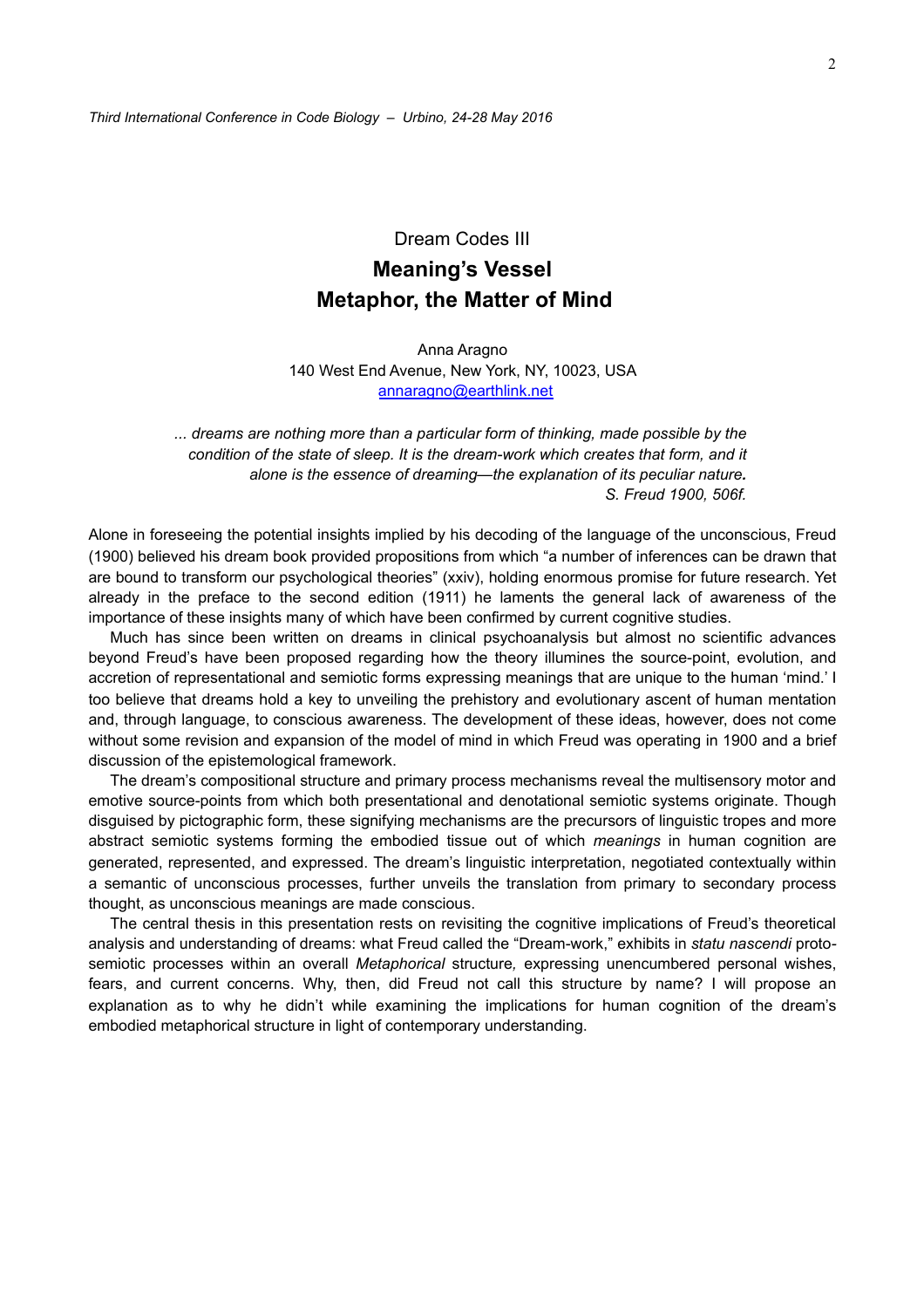## **The Theoretical Challenges raised by Code Biology**

Gennaro Auletta Pontifical Gregorian University (Rome) and University of Cassino, Italy [gennaro.auletta@gmail.com](mailto:gennaro.auletta@gmail.com)

Code biology represents an important turn in the fundamental research in Theoretical biology. Especially the notion of artifact-making is a breakthrough. Nevertheless, the further reception by a wider scientific audience and the development of this framework need to deal with some important issues, about which extreme care, even from a terminological point of view, is mandatory. I list here some of the problems that need such a scrutiny: (1) The notion of (organic) information and its nature of observable (in fact, two observables, copying and coding), (2) The issue of the specificity of the sequence and its meaning, if any, (3) whether prebiotic chemistry lacks an informational dimension, (4) The possible connection between the notions of templates and types. I hope that such an examination can help to improve the strength of Code biology.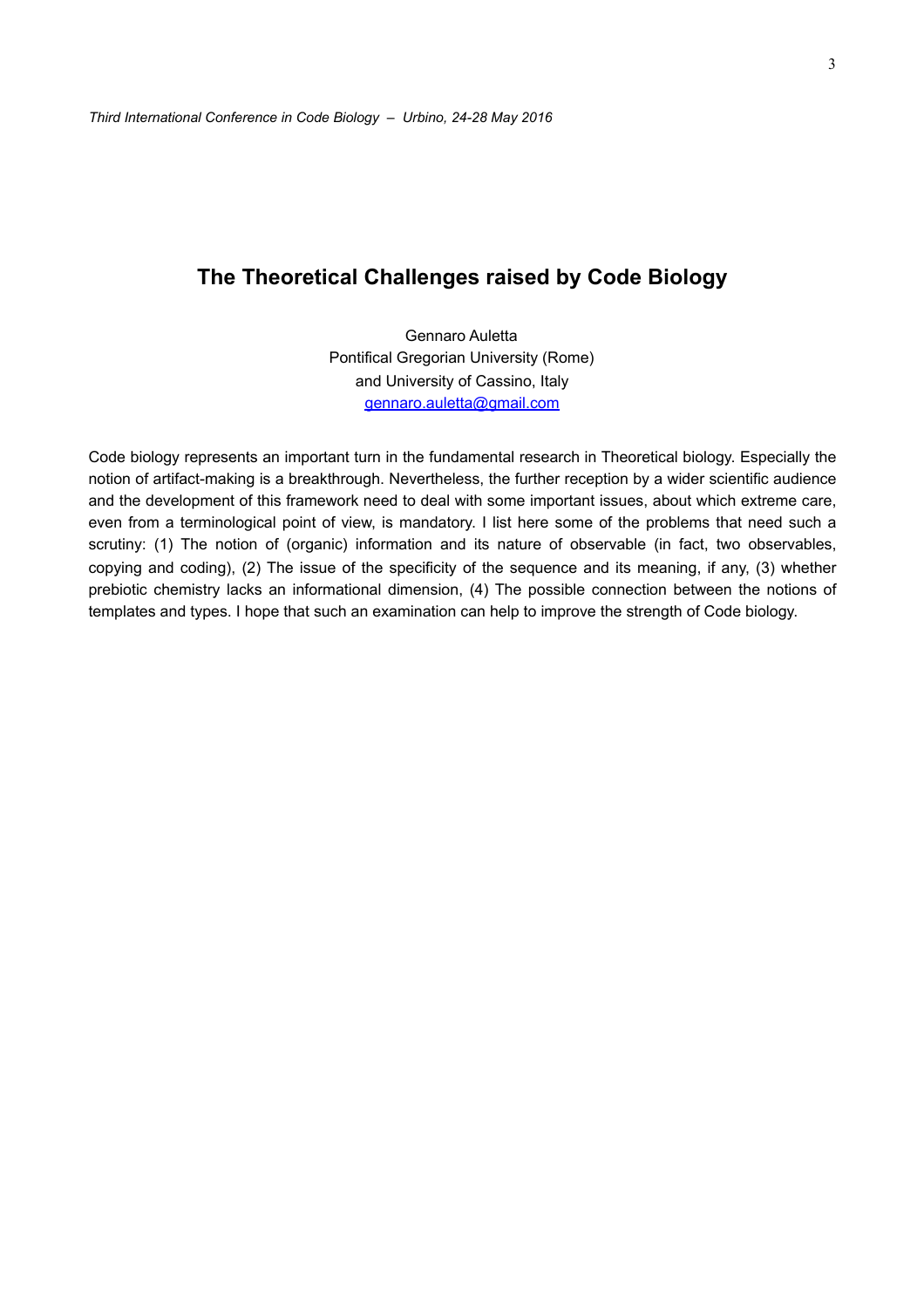### **Origins of the First Cells**

Marcello Barbieri Dipartimento di Morfologia ed Embriologia Via Fossato di Mortara 64a, 44121 Ferrara, Italy [brr@unife.it](mailto:brr@unife.it)

The phylogenetic trees reconstructed from molecular data have revealed that all living creatures belong to three primary kingdoms (Archaea, Bacteria, Eukaya) and it is generally assumed that the first modern cells that appeared on the primitive Earth were the first representatives of these lineages. All known cells, on the other hand, contain a virtually universal genetic code, and this implies that that code evolved in a population of primitive systems that preceded the first modern cells and is collectively known as the *common ancestor* of all life. This gives us the problem of understanding how the descendants of the last common ancestor gave origin to the first modern cells. Here it is argued that the appearance of the genetic code allowed the ancestral systems to translate genes into specific proteins but their behavior was still ambiguous because they were unable to produce specific responses to the signals from the environment. To that purpose they needed to evolve *signal processing codes* and here it is proposed that it was precisely the origin of these codes that transformed them into the first modern cells.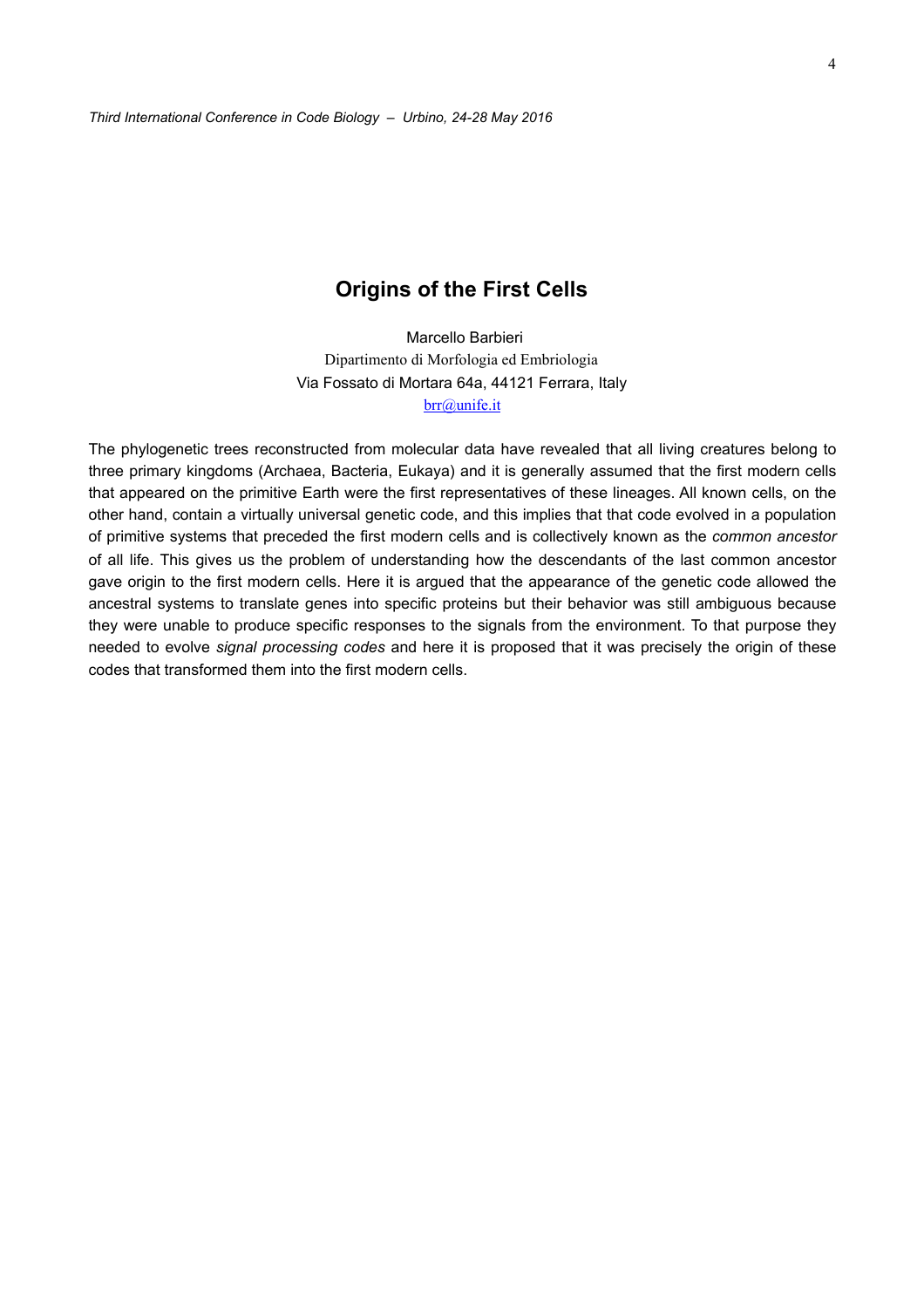### **How the Glycomic Code affects the Human Umwelt**

Marcos S. Buckeridge<sup>1</sup> & Vinicius Romanini<sup>2</sup> 1Institute of Biosciences, Department of Botany, 2School of Communication and Arts University of São Paulo, Brazil [msbuck@usp.br,](mailto:msbuck@usp.br) [viniroma@gmail.com](mailto:viniroma@gmail.com)

Plant metabolism is the machine that produces all the compounds that maintain food chains in nature, environmental equilibrium, agriculture and materials production. It becomes viable due to the protection of every plant cell by a cell wall. This is so because this extracellular matrix forms composites that offer, on one hand, the control of the mechanical properties of plant tissues, generating properties like the ones apparent in wood and food fibers and on the other hand protecting plant cells from the attack of predators. Therefore, plants and all ecologically related networks would not exist on Earth if plant cell walls did not exist. Recently it has been pointed out that the complex structure of interwoven polymers of the plant cell walls holds a Glycomic Code (Buckeridge and De Souza, 2014, Tavares and Buckeridge, 2015), which is encrypted by plant cells in a manner analogous to the DNA and histones in chromosomes. In this presentation we discuss how the Glycomic Code affects other entities' umwelts, specially the human. We propose that there should be a connection between the biological codes in the sense of Code Biology proposed by Barbieri with the philosophical approaches of semiotics (the Peircean view), in which habit formation is the result of a continuous process of triadic relations involving signs, objects and interpretants, where the patterns of the environment is the object to be represented, the code is the general sign that represents it and the several hierarchical relations among plants and other living beings are the interpretants. In this regard, the Glycomic Code (ultimately as a result of several other codes such as the Genetic code, the Splicing Code etc) affords plant diversity to emerge and indirectly impacts on the umwelts of all animals and microorganisms in nature, since it renders possible the existence of ecological networks. Moreover, being responsible for the existence of forests, food and medicines, it deeply affects (perhaps in part it even determines) human umwelt, bridging with its messages the realms of nature and culture.

Buckeridge, M.S., De Souza, A.P. (2014) Breaking the "Glycomic Code" of cell wall polysaccharides may improve second-generation bioenergy production from biomass. Bioenergy Research 7:1065-1073 Tavares, E.Q.P., Buckeridge, M.S. (2015) Do cell walls have a code? Plant Science. 241:286-294.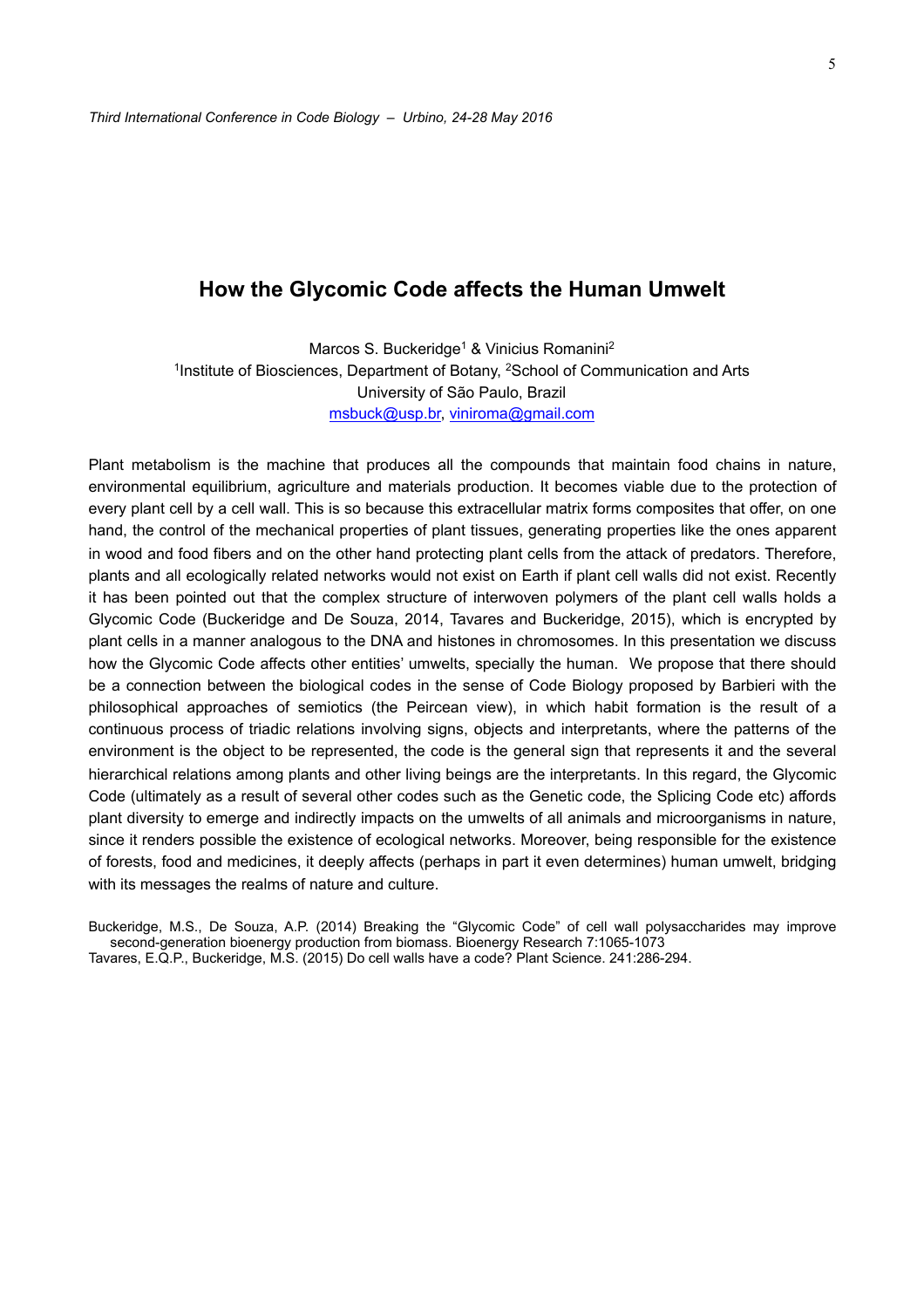## **Genetic code engineering: A route towards the synthetic life with the genetic firewall?**

Nediljko Budisa

Berlin Institute of Technology/TU Berlin, Department of Chemistry, Biocatalysis Group Müller-Breslau-Straße 10, D-10623 Berlin, Germany, budisa@chem.tu-berlin.de

Genetic encoding in living systems is based on highly standardized chemistry composed of the same number of "letters" or nucleotides as informational polymers (DNA, RNA) and the 20 alfa-amino acids as basic building blocks for proteins. The universality of the genetic code enables the horizontal transfer of genes across biological taxa which afford a high degree of standardization and interconnectivity. Since the basic chemical constitution of all living organisms in the context of carbon-based chemistry consists from a limited number of small molecules and polymers - all deep chemistry changes within living systems tend to be generally lethal.<sup>1</sup>

Until the 21st century, biology was mainly an analytical science that has now reached a point where it merges into a synthesis science (synthetic biology). From this perspective, I will argue that the primary objective of such bioengineering is to try to change the chemical composition of living cells i.e. to create an artificial biological diversity of life. To perform such a far-reaching experiments, we need a deeper understanding how incorporation of different noncanonical synthetic amino acids affects e.g. translation machinery, protein folding and cell survival in general. I will exemplify this with chemical evolution of bacteria recently done in my group that lead to changes in the amino acid set of the genetic code of *Escherichia coli*  resulting in new-to-nature amino acid composition.2 In the other words, we provided an approach for the evolution of synthetic cells with alternative biochemical building blocks.<sup>3</sup> Therefore, I anticipate future experiments that combine chemistry, physics and biology in the context of controlled evolution experiments. Doubtless, this will enable the partial or full redirection of informational flow in biology to achieve "new version" of the genetic code. In this context, one of the great challenges for 21st century bioscience is the development of a strategy for expanding the standard basic chemical repertoire of living cells to achieve biocontainment by man-made or naturally evolved changes in the genetic code. Indeed, approaches to alter the meaning of the genetic information stored in DNA as informational polymer by changing the chemistry of the polymer (i.e., xeno-nucleic acids) or by changes in the genetic code have already yielded successful examples.<sup>4</sup> In the future, this should enable us not only to generate 'new' version(s) of the genetic code and related technologies but also enable us to start to navigate away from the 'old' 5 biological world.

#### **References**

(1) Budisa, N. Xenobiology, new-to-nature synthetic cells and genetic firewall. *Curr. Org. Chem*., **2014**, 18, 936-943.

(2) Hoesl, M.G., et al. & Budisa, N. Chemical evolution of a bacterial proteome*. Angew. Chem. Int. Ed. Engl.* **2015***,* 54, 10030-10034.

(3) Acevedo-Rocha, C.G. & Schulze-Makuch, D. How many biochemistries are available to build a cell? *ChemBioChem*, **2015**, 16, 2137–2139.

(4) Acevedo-Rocha, C. G., Budisa, N. On the Road towards Chemically Modified Organisms Endowed with a Genetic Firewall. *Angew. Chem. Int. Ed. Engl*., **2011**, 50, 6960–6962.

 (5) Marlière, P. The farther, the safer: a manifesto for securely navigating synthetic species away from the old living world. *Syst. Synth. Biol.* **2009**, 3, 77–84.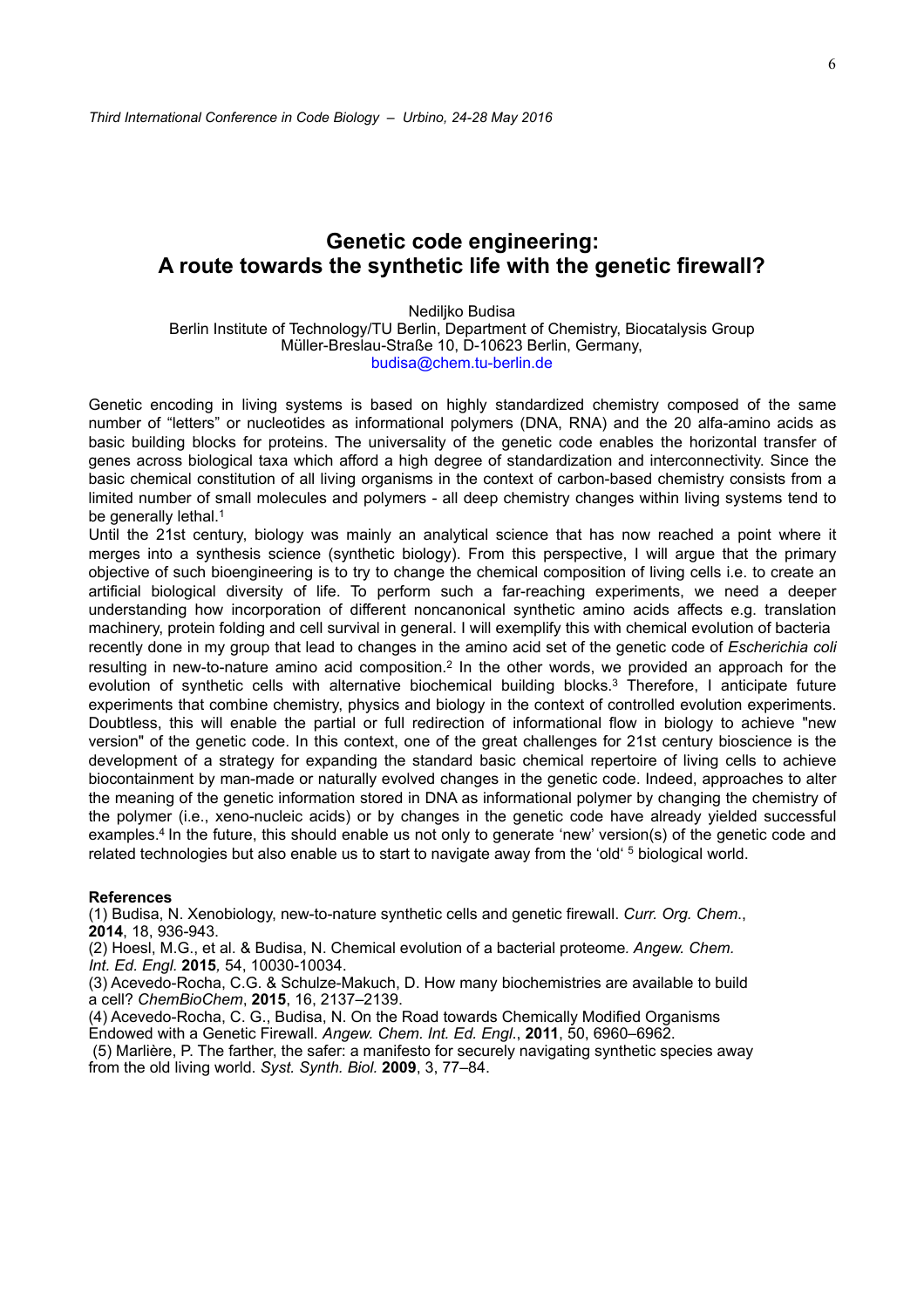## **Smell as a valuable acquisition between unmediated presence and mediated absence**

Pier Luigi Capucci via Rovigo 8, 48016 Milano Marittima (RA) Italy [plc@noemalab.org](mailto:plc@noemalab.org)

Senses are generally considered as separate entities: touch, hearing, sight, smell and taste – the classical "five senses" – as distinct modalities to cope the complexity of the phenomenal world, extracting the peculiar information that can drive life's experience. But analyzing the way these senses work, it clearly appears that they are intermingled, they collaborate, the boundaries that are supposed to separate them are apparent: senses are logically separable, but not separate. The sensorial system is a cohesive and interrelated continuum in which senses act in synergy, even trying to replace each other depending on the context and on possible impairments. Senses – of distance, proximity and contact – detect, perceive and process information of different nature in order to allow organisms to live, interact and communicate.

Among the senses, smell presents some intriguing peculiarities. Depending on species, smell organs have different location, distribution and acuity. In many species, in humans too, smell chemically work decoding microportions of matter detached from the objects, which remain suspended in air until a breeze or an intentional act take them to the olfactory mucosa, where the chemical decoding reactions happen. Olfactory information is material, it is intimately linked to the material composition of the subjects/objects, to nature, behaviour and state of the organisms; it is a trace of their materiality, revealing some of their inner peculiarities. Olfactory information is some sort of an emanation of things, of bodies, of the surrounding environment. Through smell the living intimately gets in fine touch with what is outside its body, literally breathing it, melting with its material emanation.

Odors are unavoidably tied to the emitters, to living or inanimate matter, and can reveal information about the state and condition. Smell is related to memory, intimacy, instinctuality, sexuality. In nature animals spread odors, or, conversely, try to hide them. Smell has a profound emotional relevance in humans, who have developed ways of hiding odors (deodorize) and adding invented smell information (perfumes). While odors are peculiar and personal, perfumes are additions, they can be created, (ex)changed, given; in semiology odors could be considered as indexes and perfumes as signs.

Smell information can be created or simulated by chemically assembling the molecules responsible of scents and preserving them from degradation through processes like microincapsulation, which is used in advertising to "print" smells. Odors, perfumes, fragrances, aromas and scents are also widely present in the arts, but they can only act in direct communication forms: smell – as well as taste and, in part, touch – does not fit into the mediascape, which is largely based on sight- and hearing-related information. It seems humans have accepted to communicate more rapidly, remotely, pervasively, in increasingly affordable and economic ways, but in exchange for an impoverished communication. In fact there have been recurrent attempts to add smell to media narratives, to video, films, computer-related interactions, but all of them have failed to date, although they have proven the importance of smell.

Are we entering into an anosmic future or should we re-evaluate smell information, considering its natural, communicative and aesthetic relevance with regard to the direct interaction with the unmediate material environment and to the physical presence and location of bodies? How can smell information represent a valuable acquisition towards the virtual bi-sensory environments?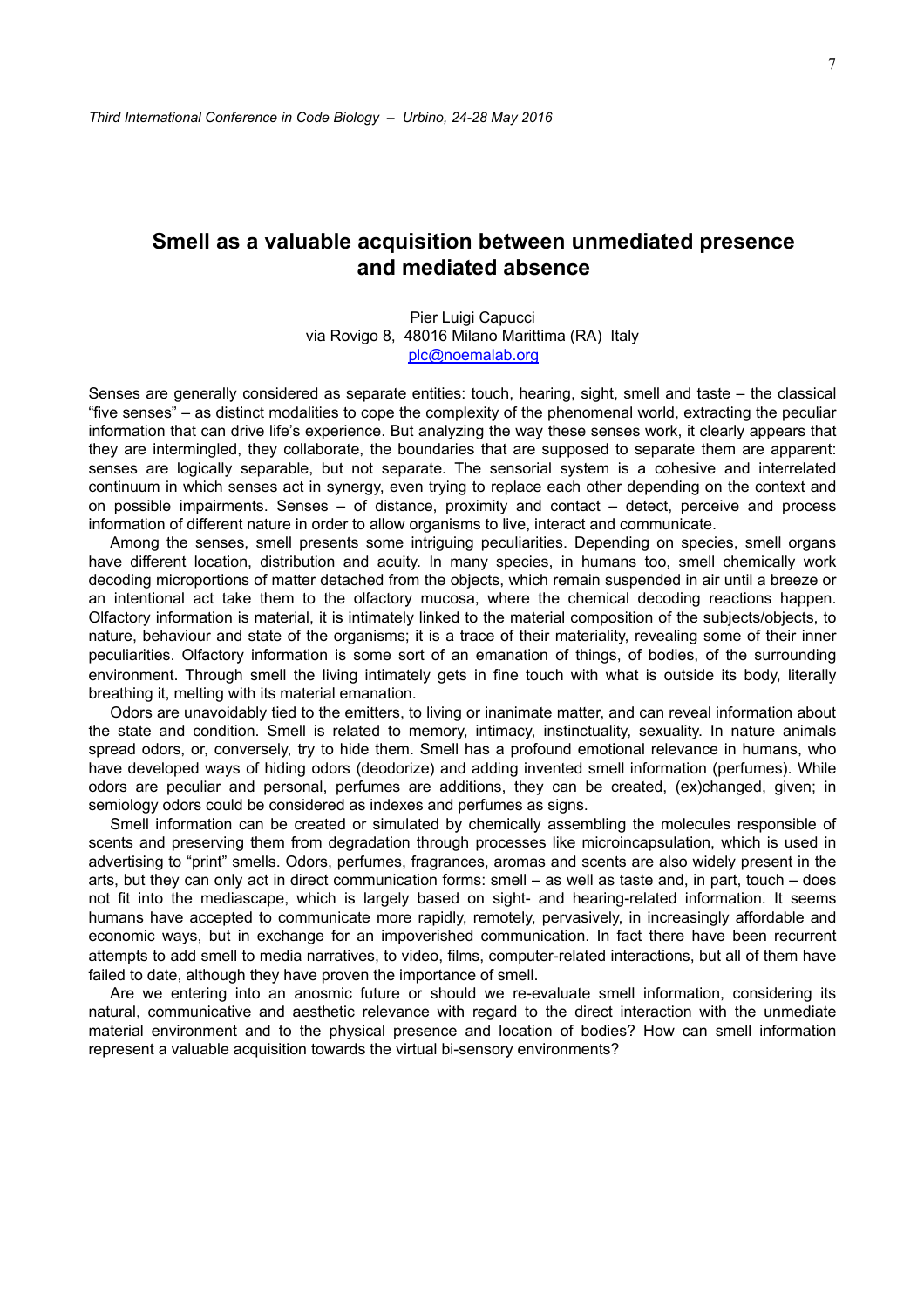# **Directed self-assembly: genomic assembly complexity and the dialectic of information and structure**

Julyan Cartwright Instituto Andaluz de Ciencias de la Tierra, CSIC–Universidad de Granada, Campus Fuentenueva, E-18071 Granada, Spain [julyan.cartwright@csic.es](mailto:julyan.cartwright@csic.es) 

Biology uses dynamical mechanisms of self-organization and self-assembly, but it also choreographs and directs these processes. The difference between abiotic self assembly and a biological process is rather like the difference between setting up and running an experiment remotely on the space station compared to doing it in one's own laboratory: on the space station everything must be set up beforehand to let the experiment run 'hands off', but in the laboratory one can intervene at any point in a hands on approach. It's clear that the latter approach, of directed self-assembly, can allow far more complicated experiments and produce far more complex structures. This control over self-assembly is exercised at certain key points along a trajectory and the process may be quantified in terms of the genomic assembly complexity.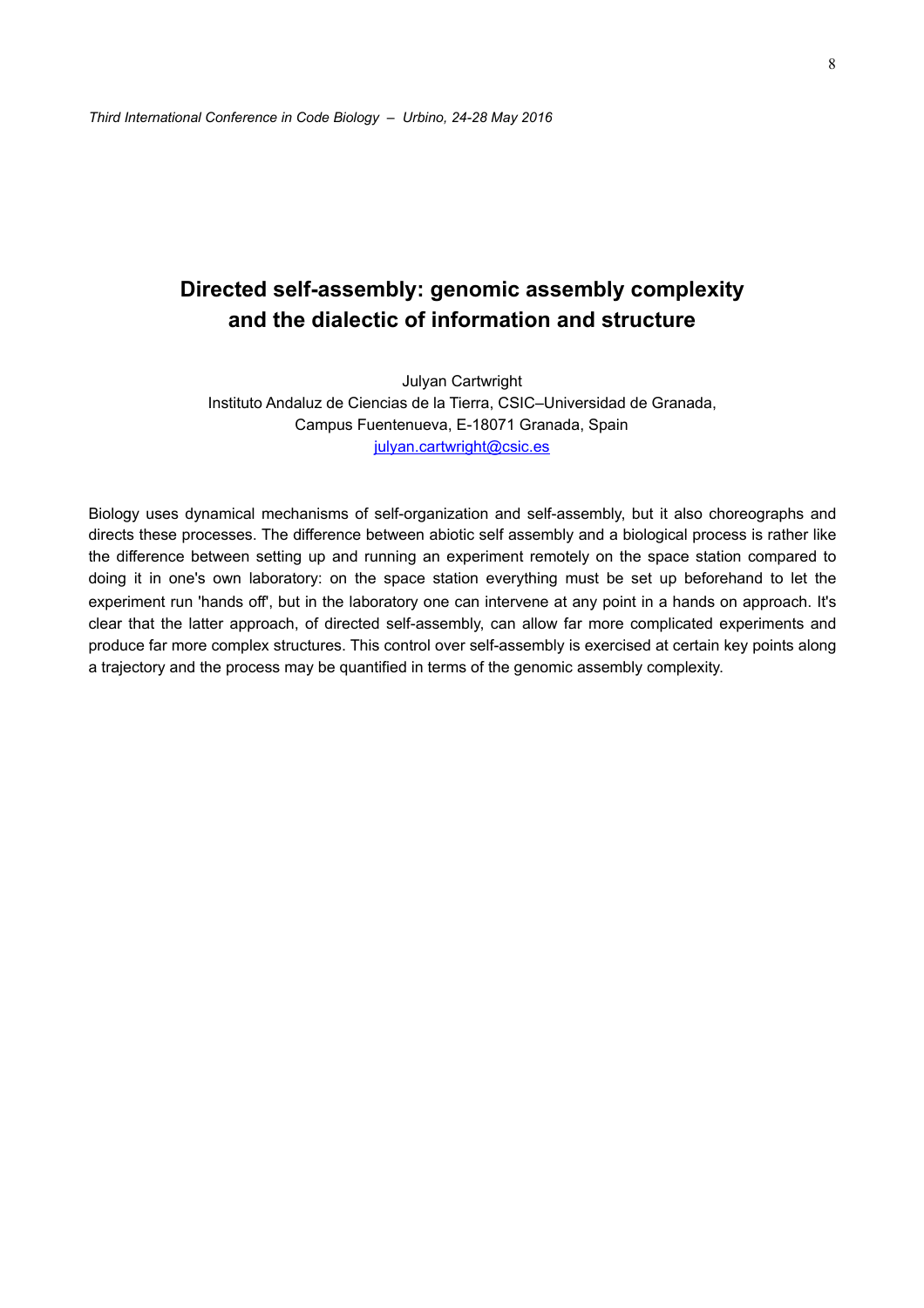### **Man-made and organic coding**

Stephen J. Cowley University of Southern Denmark [Cowley@sdu.dk](mailto:Cowley@sdu.dk)

The paper uses the work on languaging and the brain to pursue two major themes. First, it introduces Morse as exemplifying a man-made code and, having done so, asks how codes use writing systems and their products (with reference to versions of the Roman alphabet). Brief attention is given to how these are mastered by people with experience of literacy that is grounded in face-to-face language-activity. It is emphasised that, taken together, codes, writing systems, and human skills both stabilise and extend the 'human ecology'. Second, man-made codes are contrasted with how Marcello Barbieri describes brains/ organic coding and, by so doing, I address whether his models throw light on how brains enable vocalisation that occurs under a multi-scalar set of bodily, emotive and contextual constraints (i.e. face to face language or vocal activity in which wordings play a part). Second, the question is asked on their role in relation to how brains contribute to a person's skills in using literacy (and "uttering" visible words and sentences). This is done by focusing, on the one hand, on Anderson's (2010) and Dehane's (2009) work on neural re-use and, on the other, insights from a tradition that can be traced to Bernstein and Ukhtomsky.

#### *References*

Anderson, M. L. (2010). Neural reuse: A fundamental organizational principle of the brain. *Behavioral and Brain Sciences*, *33*(04), 245-266.

Dehaene, S. (2009). *Reading in the brain: The new science of how we read*. Harmondsworth: Penguin.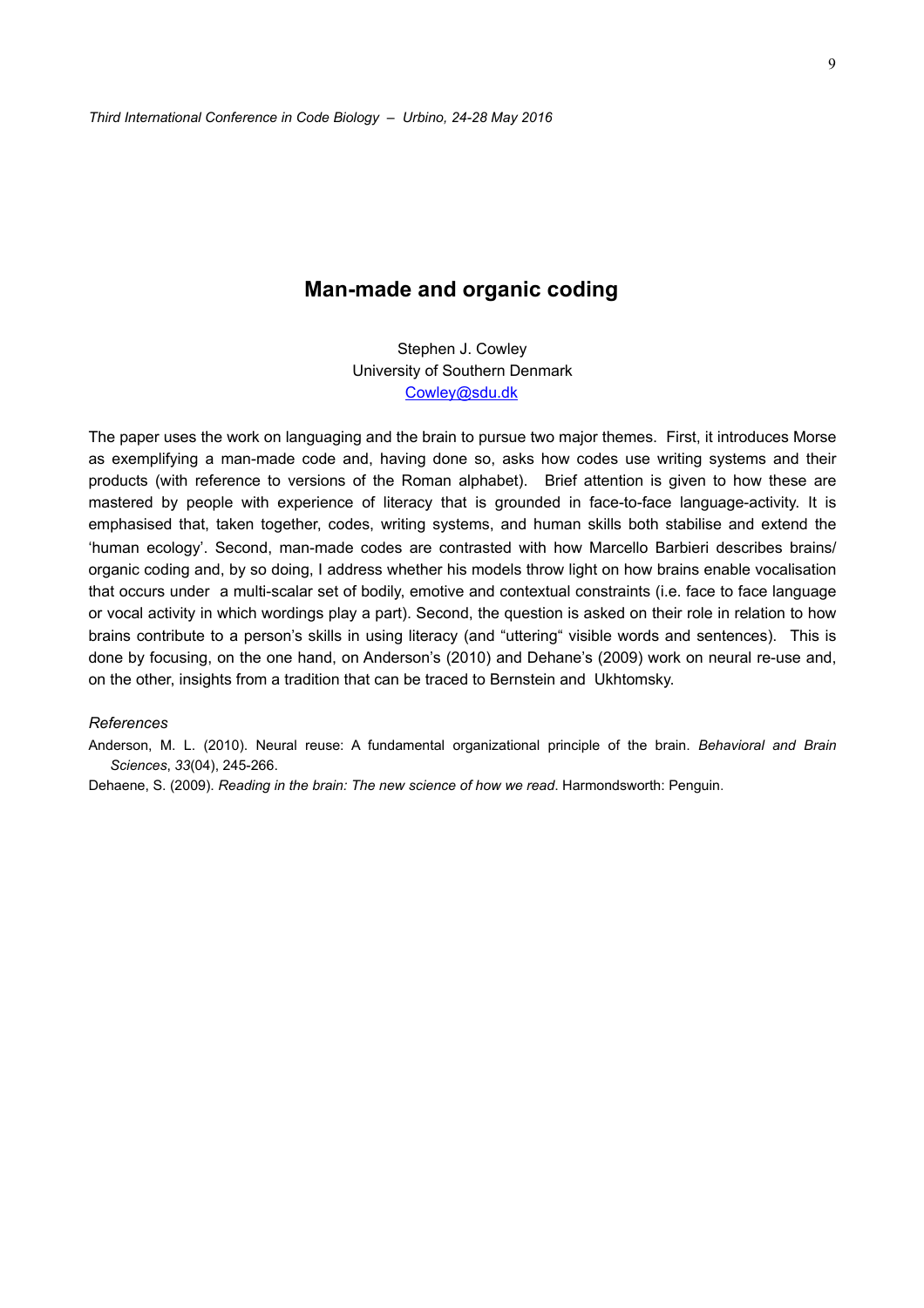## **A minimal model for the evolution of codes**

Joachim De Beule Data Scientist at Engagor, R&D department, Belgium [joachim.de.beule@gmail.com](mailto:joachim.de.beule@gmail.com)

One of the main open questions in code biology is how codes evolve. In earlier work I have argued that coders are the result of metasystem transitions [1,2]. These correspond to the establishment of novel selfregulatory systems or "coders". Coders are self-regulatory in the sense that they are systems regulating their further persistence as a system. Regulation requires variety, which is a measure for the amount of distinctions present in a system [3]. In other words, coders effectively realize distinctions [4].

Another way to see this is starting from the fact that codes are arbitrary equivalence relations between meanings and signs [5]. Meanings and signs, the elements of the equivalence classes induced by the coding relation, are the distinctions realized by the activity of coding.

Our understanding of the origins of codes should thus benefit from a proper understanding of the nature and origin of distinctions. In this paper, I present a minimal model for the evolution of a novel distinction. The model consists of a population of agents undergoing evolution by natural selection. Initially, the agents are "unaware" of their environment. The evolution of "awareness" requires two things. Firstly, that a novel distinction is made, and secondly that the distinction is coupled to a regulatory action, in turn leading to increased fitness.

In this way, the model illustrates how the notions of distinctions, codes, coding, coders and self-regulation are intertwined and captures a concrete (albeit still rather abstract) scenario for the evolution of codes.

- [1] Turchin, V. (1970) Valentin F. Turchin (1977). [The Phenomenon of Science](http://pcp.vub.ac.be/POSBOOK.html). New York: Columbia University Press. [ISBN](https://en.wikipedia.org/wiki/International_Standard_Book_Number) [978-0-231-03983-3](https://en.wikipedia.org/wiki/Special:BookSources/978-0-231-03983-3).
- [2] De Beule, J. (2014). Sketch for a Theory of Evolution Based on Coding. [Biosemiotics,](http://link.springer.com/journal/12304) Volume 7, [Issue](http://link.springer.com/journal/12304/7/2/page/1) 2, pp 181-201
- [3] Ashby, W.R. (1956). An Introduction to Cybernetics. London: Chapman & Hall
- [4] De Beule, J. and Stadler, K. (2014). An evolutionary cybernetics perspective on language and coordination. New Ideas in Psychology, Vol. 32, January-April 2014, pp. 118-130
- [5] Barbieri, M. (2003) The Organic Codes: An Introduction to Semantic Biology. M. ACTA BIOTHEORETICA 52(1):65-69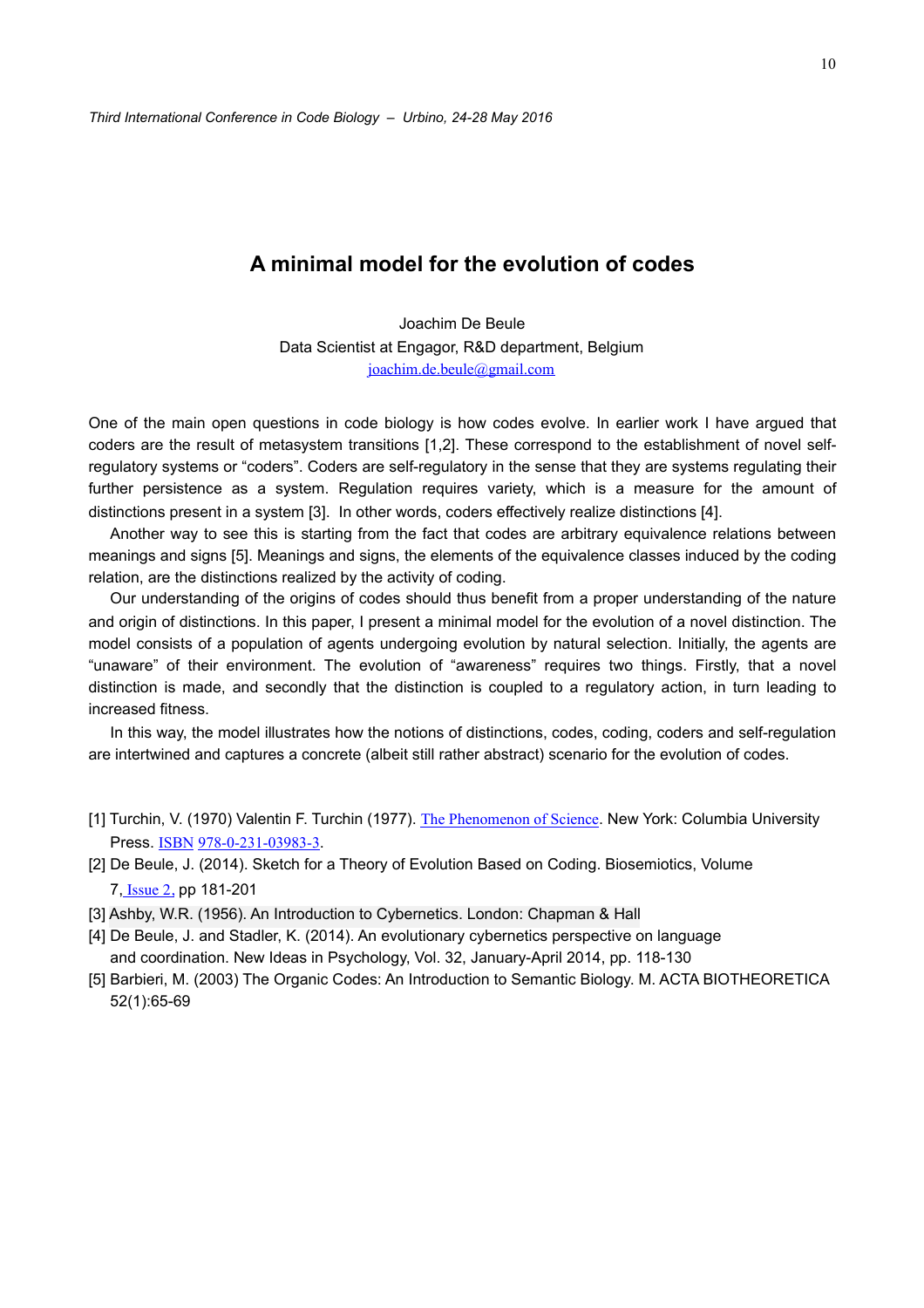### **Towards Measuring Molecular Codes**

Peter Dittrich Bio Systems Analysis Group, Institute of Computer Science Friedrich-Schiller-Universität Jena 07745 Jena, Germany [peter.dittrich@uni-jena.de](mailto:peter.dittrich@uni-jena.de)

Recently, a formal method to assess the semantic capacity of a chemical reaction network to process "meaningful" information has been suggested (Görlich/Dittrich, PLoS ONE, 8(1), e54694, 2013). The basic idea is to measure how easy it is to implement with this network a molecular code, which is an arbitrary (contingent) mapping between species, that is, a mapping that cannot be inferred from knowing the species alone. A preliminary computational analysis of various chemical systems revealed a quite large spectrum of different semantic capacities. Basically no semantic capacity was found in the atmosphere chemistry of Mars and combustion chemistries, whereas bio-chemical systems posses very high semantic capacities. From this, the hypothesis has been derived that life over the course of evolution is gaining access to (chemical) systems with increasing semantic capacity. So far, in order to compute the semantic capacity, a quite complete reaction network model of the respective chemistry is required; which is in general difficult to obtain. This contribution presents an approach that should be able measure the semantic capacity of a chemical system without requiring the reconstruction of a reaction network, nor is it even required to identify the chemical species. This is achieved by using a chemical finger printing method, like mass spectroscopy, together with algebraic techniques from set and lattice theory. These techniques exploit the fact that the chemical finger printing methods posses properties that allow to formulate natural union and intersection operators. With those operators a criterion for a molecular code can be formalized and computationally implemented. The feasibility of the method is demonstrated by using computer simulation. In conclusion, the hypothesis on the increase of the semantic capacity in the course of evolution appears to be experimentally testable with a reasonable effort.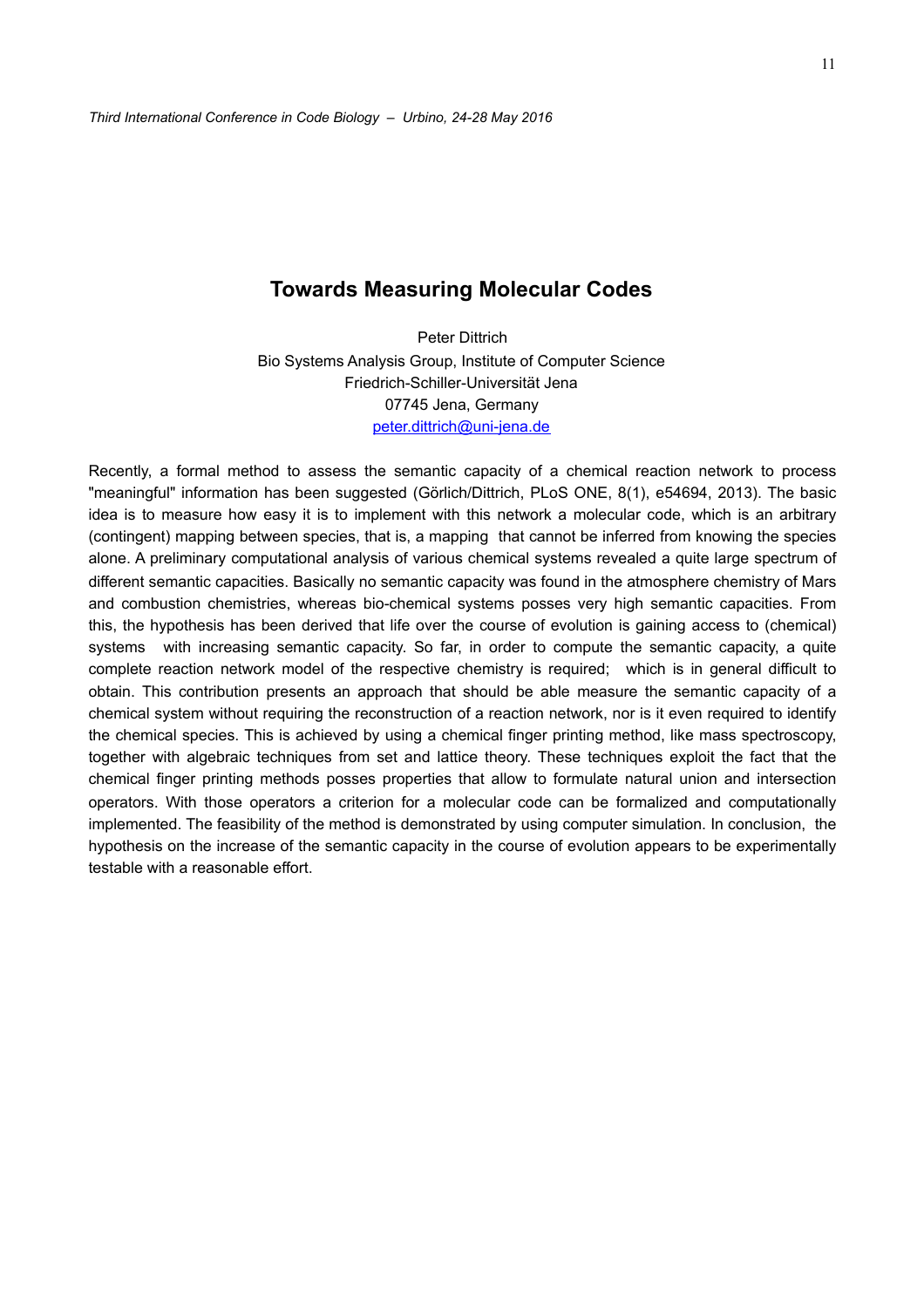### **Semiopoiesis: Life as the Fundamental Semantic Network**

Wanderley Dantas dos Santos Departamento de Bioquímica - Universidade Estadual de Maringá CEP 87020-900, Maringá, Paraná, Brasil [wanderley.dantasdossantos@gmail.com](mailto:wanderley.dantasdossantos@gmail.com)

Any system out of equilibrium – as a marble thrown into a bowl – tends to equilibrium, i.e. to decay to a lower state of energy – in the example, the button of the bowl. However, some systems as dices, roulettes and switches present more one state of equilibrium equally stable. Mankind has been using such polystable systems to store and process information in commutable devices as abacus, relays and flip-flop circuits. Biological copolymers like DNA, RNA and proteins are also polystable structures in which any sequence of monomers is equally stable. Living beings also use the commutability of chemical polymers to store and process (genetic) information. In most physical processes and chemical reactions, each set of reactants produces only one set of products (e.g.: NaOH + HCl  $\rightarrow$  NaCl + H<sub>2</sub>O). However, in living beings, the same set of reactants can generate *more than one* set of products. For instance, in a given cell, a specific codon of mRNA determines the amino acids residue sequence in a polypeptide. This relationship is determined by the presence of tRNAs, which adapts specifically to a codon sequence on mRNA to deliver a specific amino acid at the catalytic site of the ribosome. However, not all organisms present identical tRNAs. In different organisms the same codon can specify a different amino acid residue. Even in a same organism an organelle as mitochondria transcription machinery is known to use a code distinct from that used in the nucleus. In other words, in different contexts the same reactant set (monomers, mRNA, tRNA) produces a distinct product set (proteins). So, to describe the operation of the system, besides the physicochemical principles, we must include the *local rules of correspondence,* i.e. the *codes*. In the case of the transcription machinery, the correspondence is defined by the tRNA anticodon, which was defined in each organism by natural selection. In 2013, Görlich and Dittrich (G-D) developed a method to evaluate the *semantic capacity* of a chemical network. Mining chemical and metabolic network databases, they assessed the capability of each chemical system to implement a *code*. To this, a set of reactants must be able to produce more than one set of products. Evaluating several chemical networks (various combustions and Martian atmosphere chemistry) they demonstrated that aside metabolic networks, no other chemical networks exhibited significant semantic capacity. Analyzing the G-D semantic test I observed that, while for most reactants is virtually impossible to produce more than only one set of products, when I employed commutable molecules as copolymers (or even functionalized carbon chains) it became *very* easy. These pieces of evidences strongly suggest that *life is the fundamental semantic network* in the Universe. Living organizations, although obey to laws of physics, are not determined by them. The freedom to determine more than one product (e.g. specific polymer sequences) using the same reactants (e.g. the same monomers) gives to living beings (and quasispecies) the power to select products whose properties *make sense* to the organism stability (internal organization necessary for survival and reproduction). In other words, the fundamental *meaning* of molecular *information* is to perform a *function* in the system's *self-syntax* (semiopoiesis). Only secondarily, information gets relevance as a *message*, in a process of communication when the function becomes to induce some action in another being.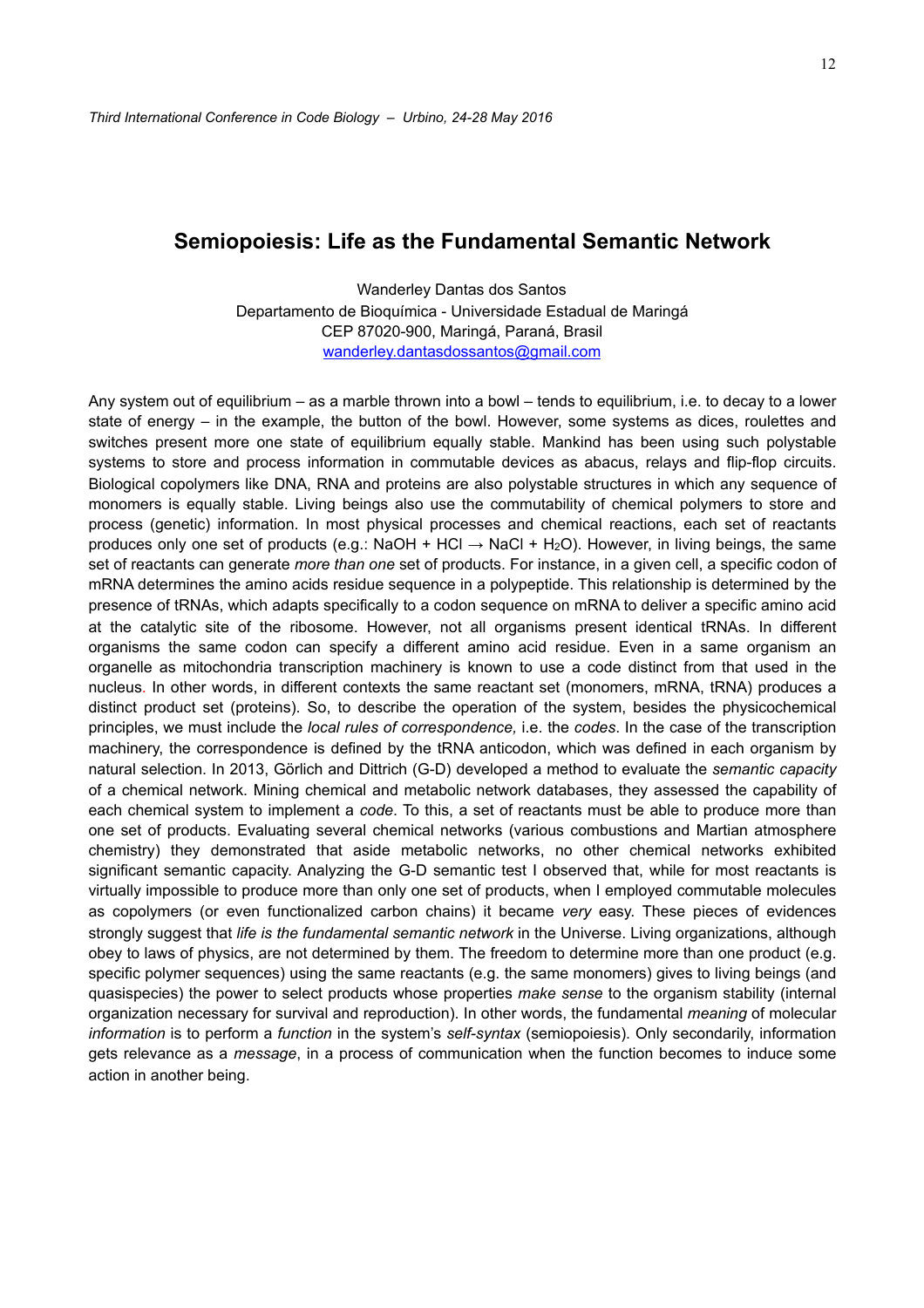## **The Ecoacoustic Event Detection and Identification (EEDI): A New Tool to decoding Soundscapes**

Almo Farina<sup>1,2</sup>, Paolo Salutari<sup>2,</sup> Enrico Tognari<sup>2</sup>, Alex Lombardi<sup>2</sup> 1Department of Pure and Applied Sciences, Urbino University, Italy 2International Institute of Ecoacoustis, Fivizzano, Italy [almo.farina@uniurb.it](mailto:almo.farina@uniurb.it)

We define ecoacoustic events (represented by geophonic, biophonic, and technophonic sounds and their combinations) as inclusive portions of soundscape, at which we recognize distinct roles and/or meanings. Their identification results in great assistance to decode the ecosemiotic complexity of soundscapes.

We propose an ecoacoustic event detection and identification (EEDI) model articulated in the following three successive steps:

1) Processing acoustics files by adopting the acoustic complexity index (ACIf and ACIt) methodology.

2) Combining ACIf with its temporal evenness (ACIfe) in an Euclidean space, which we call ecoacoustics event space (EES), after the assumption that the value of ACIf found in a temporal interval (e.g., one minute) may have a different temporal distribution inside the sampled time. For instance, heavy rains are characterized by high values of ACIf and ACIfe, while background isolated calls of a bird are characterized by low values of ACIf and ACIfe. The application of empirical thresholds to both the metrics can restrict the identification process to events of interest.

3) Searching for significant correlations between the selected events and a library of classified acoustic signatures (ACIt) to complete the identification process.

Due to the capacity to process and to classify a large amount of acoustic data in a short time, EEDI, powered by the Soundscape Meter 2.0 software, results in a new tool for analysis of large data sets from long-term monitoring programs of soundscape surveys.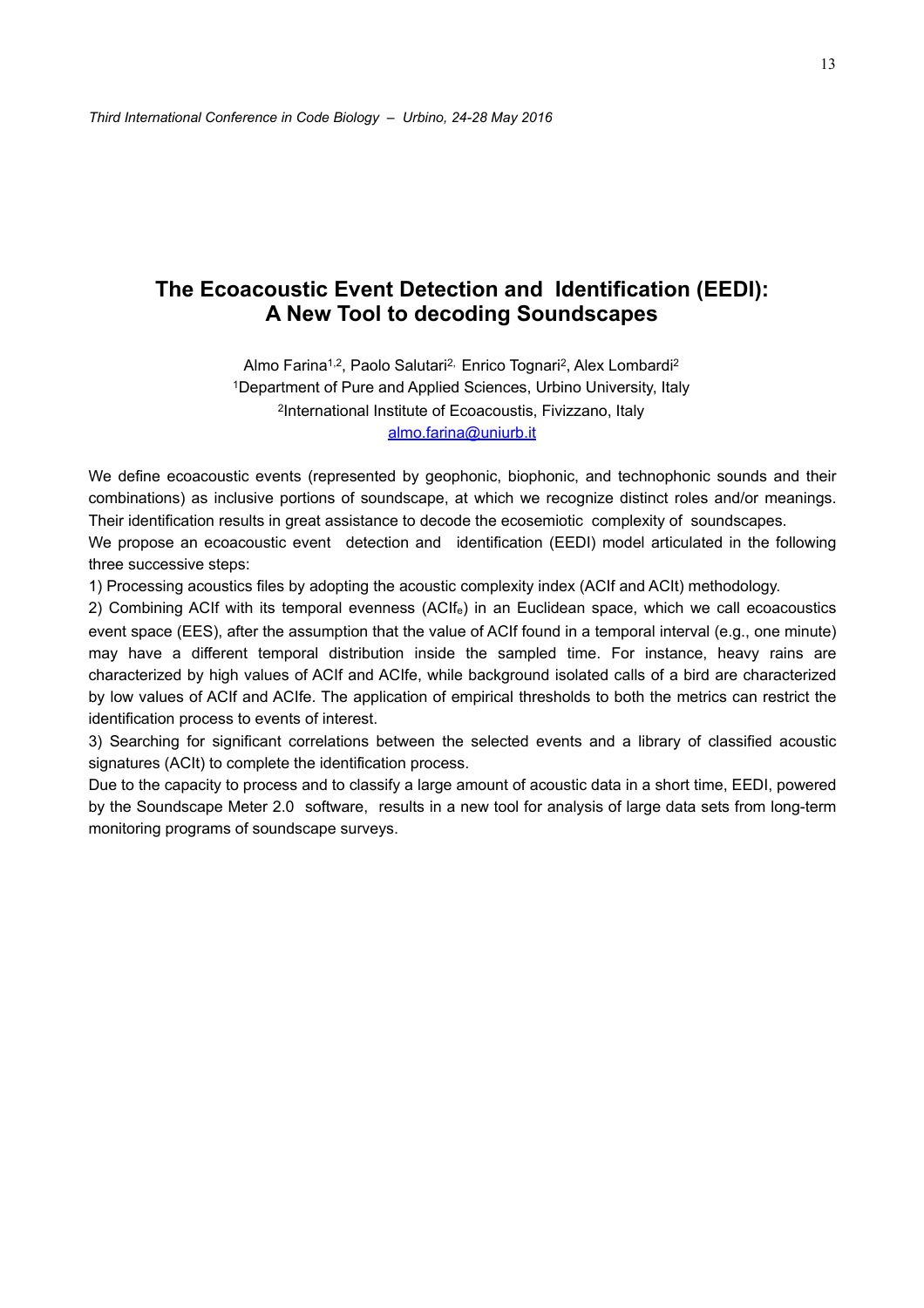# **Crick was not wrong: reminiscence of a role of comma-free codes in present circular codes**

Elena Fimmel Mannheim University of Applied Science [e.fimmel@hs-mannheim.de](mailto:e.fimmel@hs-mannheim.de) 

Lutz Strüngmann Mannheim University of Applied Science [l.struengmann@hs-mannheim.de](mailto:l.struengmann@hs-mannheim.de) 

In 1957, Francis Crick suggested an ingenious solution for solving simultaneously the problem of amino acid coding and frame maintenance. The idea was based on the notion of comma-free codes. Trinucleotide comma-free codes have very strong error detecting properties, but have not yet been proved to be used in nature. Nevertheless, we can state now that Crick's theory was not completely wrong.

In the present talk the decompositions of di- and trinucleotide circular codes in comma-free codes will be discussed. Our results show that on the dinucleotide level, the maximal circular codes are generated by the comma-free codes. Although this connection for trinucleotide codes is not existent in the same form as it is for dinucleotide ones, we can show that at least for each of the maximal self-complementary C3-codes, which build a very important subclass of common circular codes and were found in nature, there is always a large subcode that is comma-free and encodes almost all the amino acids that are coded by the code itself.

Our results can be seen as another hint for an evolutionary process that developed the current standard genetic code from an ancient genetic code that satisfied a weaker version of Crick's hypothesis about codes without commas.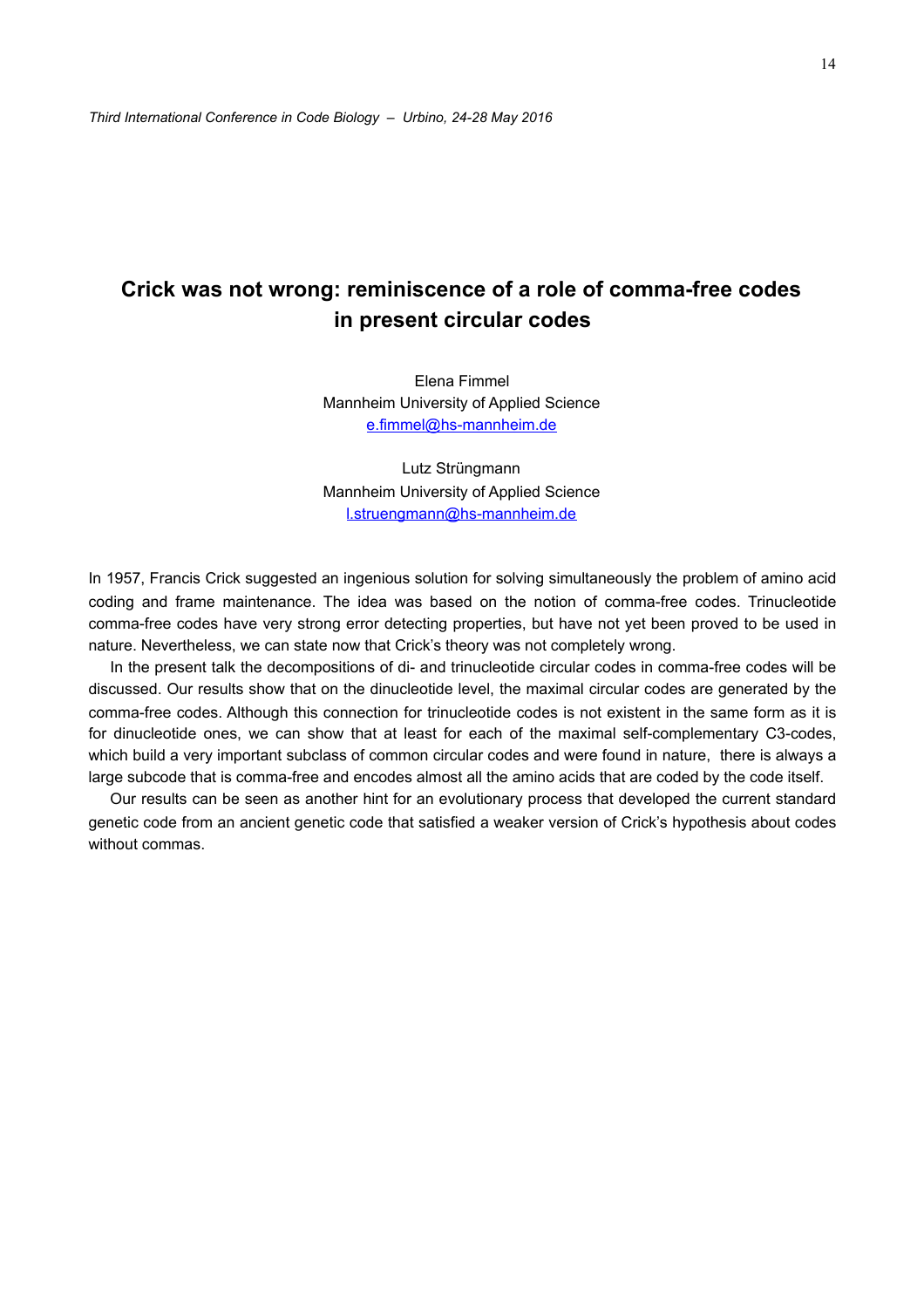# **The non-power model of the genetic code: an universal description of degeneracy and degeneracy evolution**

Diego L. Gonzalez Institute for Microsystems and Microelectronics, IMM-CNR, 40129, Bologna Italy Statistics Department, University of Bologna, 40126, Bologna, Italy [gonzalez@bo.imm.cnr.it](mailto:gonzalez@bo.imm.cnr.it)

A new mathematical approach to the genetic code based on non-power representations of integer numbers allows to describe the degeneracy distribution of both the nuclear and the mitochondrial variants of the genetic code. Recently has been showed that the possibility that an arbitrary degeneracy distribution admits a non-power representation is extremely rare (Gonzalez et al. 2016a). In this contribution we analyse different degeneracy distributions in relation to the actual tRNA implementation in different organisms and in different variants of the genetic code (data from Grosjean et al. 2010). Surprisingly, all the extreme cases used in extant organisms, that is, all the cases implemented by a minimum number of adaptors, are exactly described by a correspondent non-power representation. Moreover, proposed evolutionary steps of the genetic code are also well described by alternative non-power representations. The rarity of degeneracy distributions that should be described by non-power representations together with a new biological hypothesis on the origin of degeneracy based on the same rationale (Gonzalez et al. 2012, 2016b), strongly supports the idea that non-power representations are a key aspect of genetic coding and that they are related to primeval symmetry properties of the molecules involved in protein translation.

#### **References:**

- Gonzalez Diego L., Giannerini Simone, and Rosa Rodolfo, "On the origin of the mitochondrial genetic code: Towards a unified mathematical framework for the management of genetic information" Available from Nature Precedings http://dx.doi.org/10.1038/npre.2012.7136.1 (2012).
- Gonzalez Diego L., Giannerini Simone, and Rosa Rodolfo, "The non-power model of the genetic code: a paradigm for interpreting genomic information", in *DNA as information,* Editors: Julyan Cartwright, Simone Giannerini and Diego González, PTRSA, (2016a).
- Gonzalez Diego L., Giannerini Simone, and Rosa Rodolfo, "On the origin of degeneracy in the genetic code", preprint (2016b).
- Grosjean H., de Crecy-Lagard V. And Mark C., "Deciphering synonymous codons in the three domains of life: co evolution with specific tRNA modification enzymes", FEBS Letters, 584(2), pp. 252-264, (2010).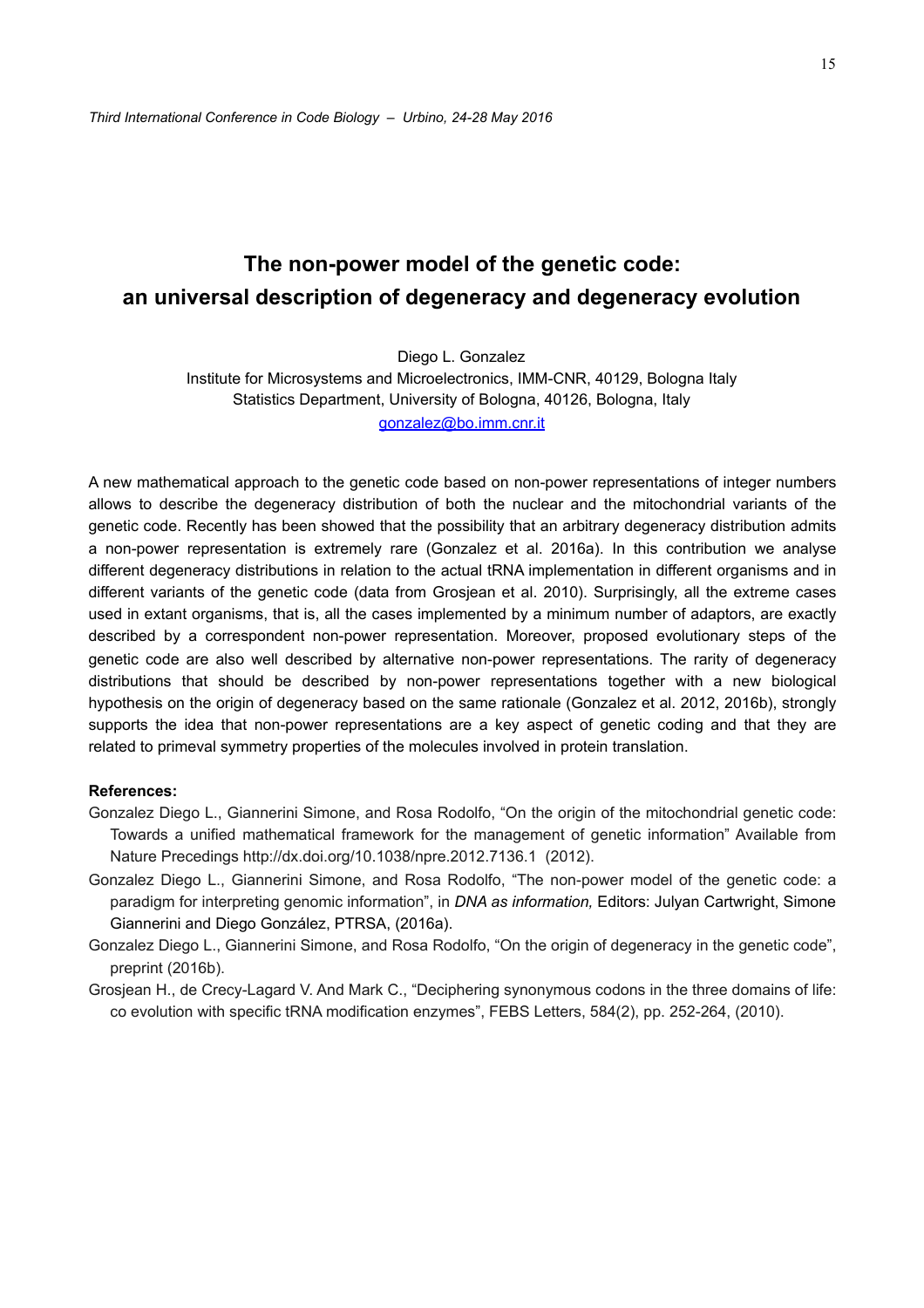### **A new perspective on the heterogeneous nature of language**

Matthew Harvey University of Southern Denmark [matt.i.harvey@gmail.com](mailto:matt.i.harvey@gmail.com) 

This paper treats neither individual languages nor human language as natural or artificial codes. Rather, "language" can be used to indicate both systems for making graphical traces and vocal participation in faceto-face coordination. The first of the senses is dependent on the second; vocalization has slowly been integrated (over evolutionary time – and, furthermore, slowly *becomes* integrated over ontogenetic time) into most forms of co-action, as a way of aligning the timing of one's activity with that of conspecifics while sharing and shaping specific aspects of the experience, and exerrting a form of control. One such form of coaction is the use of graphical marks as organizational techniques that, if standardized in a community, become an easy perceptual and conceptual reference point for engaging with vocalizations. It is with marking systems, and ways of talking about them, that the study of "language" has historically been concerned (Linell 2005).

In a fundamental sense, language relies on vocalization in organising human action and co-action. Vocal tract activity is constrained by processes on several timescales. One such source of constraint are articulatory synergies, coherent and repeating patterns of movement involving articulators that are flexibly strung together into structured streams (Fowler 2014; Goldstein & Fowler 2003). (For instance, "b" and "p" sounds are brief stoppages of airflow made by pressing the lips together while also vibrating one's vocal cords, or not, and keeping the tongue lowered; together, the movements are an "articulatory synergy".) Other constraints are prosodic, as when pitch change is used to direct another person's vocalizing (e.g., to do "turn taking" or to question), or attending is regulated by stress and emphasis (e.g., Cummins 2009; Port 2008). Vocalization is also organized by bodily effects of emotion (e.g., hormonal and other neurochemical changes, changes to breathing rate) and attention. And of course, literate speakers sometimes organize articulatory activity to "match" a graphical form in ways described as "uttering" particular words or sentences. Understanding language thus depends on at least (1) how the organizational flexibility of brains allows humans to engage with these various constraints, and (2) how graphical systems are used to reflect, and then to re-organize, vocal activity. These topics are addressed later in the workshop.

#### *References*

Cummins, F. (2009). Rhythm as entrainment: The case of synchronous speech. *Journal of Phonetics*, *37*, 16-28.

Fowler, C. A. (2014). Talking as doing: Language forms a public language. *New Ideas in Psychology*, *32*, 174-182.

Goldstein, L., & Fowler, C. A. (2003). Articulatory phonology. In N. O. Schiller & A. S. Meyer (Eds.), *Phonetics and Phonology in Language Comprehension and Production: Differences and Similarities* (pp. 159-207). Berlin: Mouton de Gruyter.

Linell, P. (2005). *The Written Language Bias in Linguistics*. New York: Routledge.

Port, R. F. (2008). *All is prosody: Phones and phonemes are the ghosts of letters*. Proceedings from International Conference on Speech and Prosody.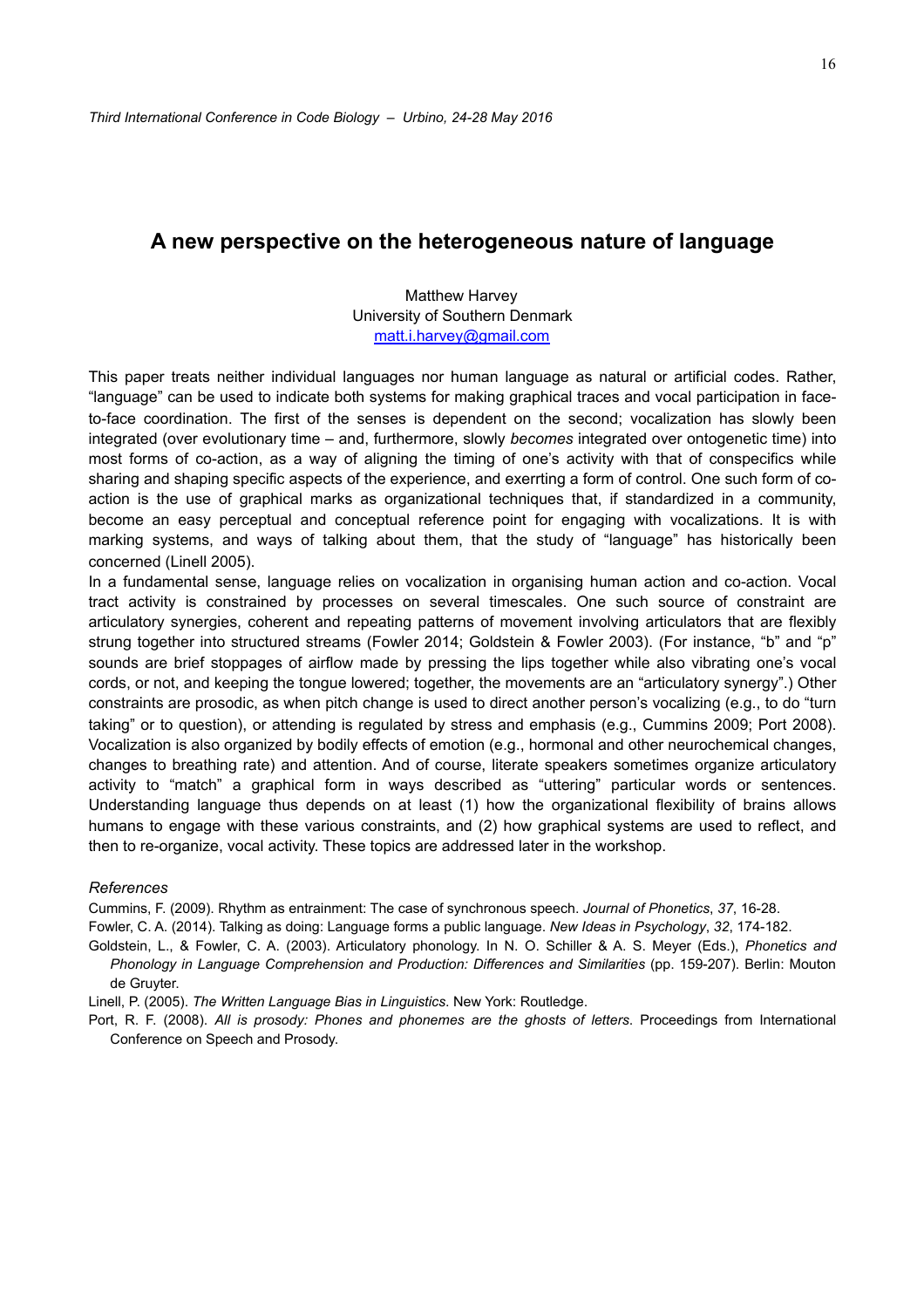### **On Rosen's Paradox, Formal Cause, and Codes**

Jan-Hendrik S. Hofmeyr Stellenbosch Centre for Complex Systems in Transition and Dept. of Biochemistry, University of Stellenbosch, Stellenbosch 7600, South Africa. [jhsh@sun.ac.za](mailto:jhsh@sun.ac.za)

In 1959 Robert Rosen published a paper [1] in which he described a logical paradox in John von Neumann's kinematic self-reproducing automaton [2]. The core of this automaton is a general purpose constructor, *A*, that builds a machine x from component parts *S* according to  $\varphi(x)$ , the blueprint for x. When *A* is supplied with its own description φ(*A*) it builds a copy of itself. Rosen interpreted Von Neumann's description in terms of a system of sets and mappings and pointed out that in the situation where *A* is supplied with its own blueprint the range of the mapping *A* contains *A* itself, which is logically impossible: on the one hand, no mapping can be defined before its domain and codomain are stipulated; on the other hand, the codomain, since it contains the mapping itself as an element, cannot be stipulated before the mapping is given. Thus, in the words of Rosen, "neither the mapping *A* nor its range can be specified until the other is given."

I shall show that this logical paradox is only apparent, arising from the particular way that Rosen used mappings to describe the Von Neumann architecture. In essence, this follows from the realisation that, contrary to Rosen's interpretation, *A* by itself is not a mapping, and needs to be combined with a blueprint to become one. There is no logical paradox in a mapping (*A*, φ(*A*)) containing *A* in its range, A on its own just being an inert object. There are two general questions that arise from this. First, how should one incorporate formal cause (here the blueprint φ(*A*)) into a mapping? One of Rosen's great contributions was to show how Aristotle's four causes can be formalised in terms of a mapping, but I disagree with his treatment of formal cause when it is a separate object from the efficient cause. Second, if the formal cause is a separate object that contains encoded information there exists a logical necessity for a decoding system, something that Von Neumann to my knowledge did not explicitly consider in his description of self-reproducing automata.

[1] Rosen, R. (1959) On a logical paradox implicit in the notion of a self-reproducing automaton. Bull. Math. Biophys. 21, 387-394.

[2] Von Neumann, J. (1966). *Theory of self-reproducing automata*. University of Illinois Press, Urbana, Illinois.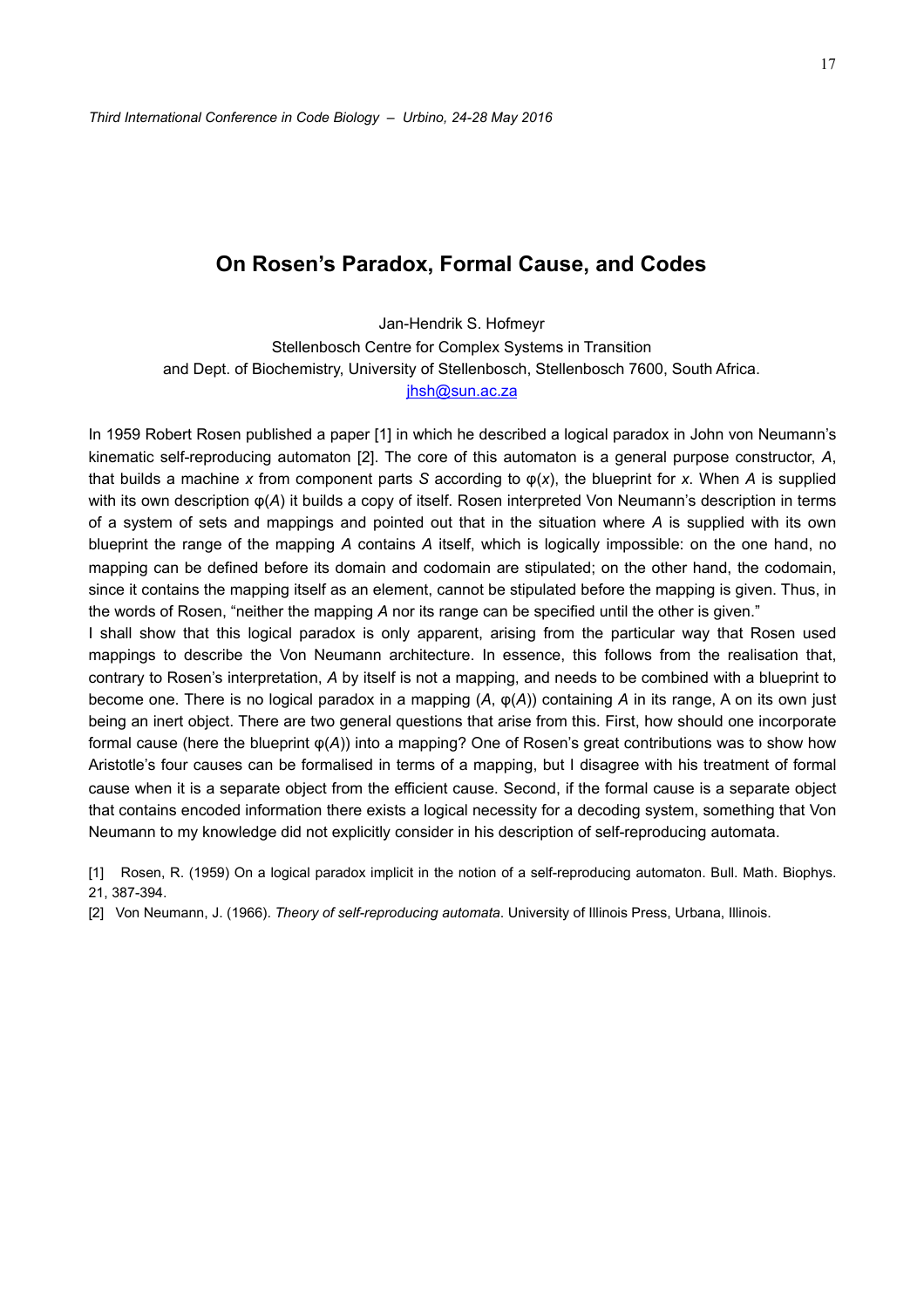### **From code to translation – What could be the role of the first peptides**

Ádám Radványi<sup>a</sup> és Ádám Kuna,b,c

a) Department of Plant Systematics, Ecology and Theoretical Biology, Eötvös University, Pázmány Péter sétány 1/C, H-1117 Budapest, Hungary; b) Parmenides Centre for the Conceptual Foundation of Science, Kirchplatz 1, D-82049 Munich/Pullach, Germany; c) MTA-ELTE-MTM Ecology Research Group, Pázmány Péter sétány 1/C, 1117 Budapest, Hungary [kunadam@elte.hu](mailto:kunadam@elte.hu)

We know a lot about how genetic information is translated into peptides. We also know an increasing amount about how the genetic code underlying translation could have evolved. But the evolutionary path leading from a genetic code to peptide synthesis is still shrouded in the mist of unknown.

One way to tackle this problem is to find what could the first peptides used for. As mRNA (i.e. information coded in RNA) is not yet available, peptide synthesis could had been non-template dependent. We know that present day peptide enzymes are superior (or can be superior) to ribozymes. But can primitive peptide enzymes be superior to established ribozymes? Probably not.

So what could a peptide composed of a few amino-acids do that ribozymes could not? RNA cannot traverse a lipid membrane, albeit it can change the permeability of it. Peptides can protect RNA like nothing else (cf. capsids of viruses). Peptides can scaffold ribozymes, like in the ribosome. We look at amino-acid frequencies of various peptide functions outside of traditional enzymes to look for functions in which small, apolar amino-acids, believed to be abundantly available in prebiotic setting, could play a dominant role.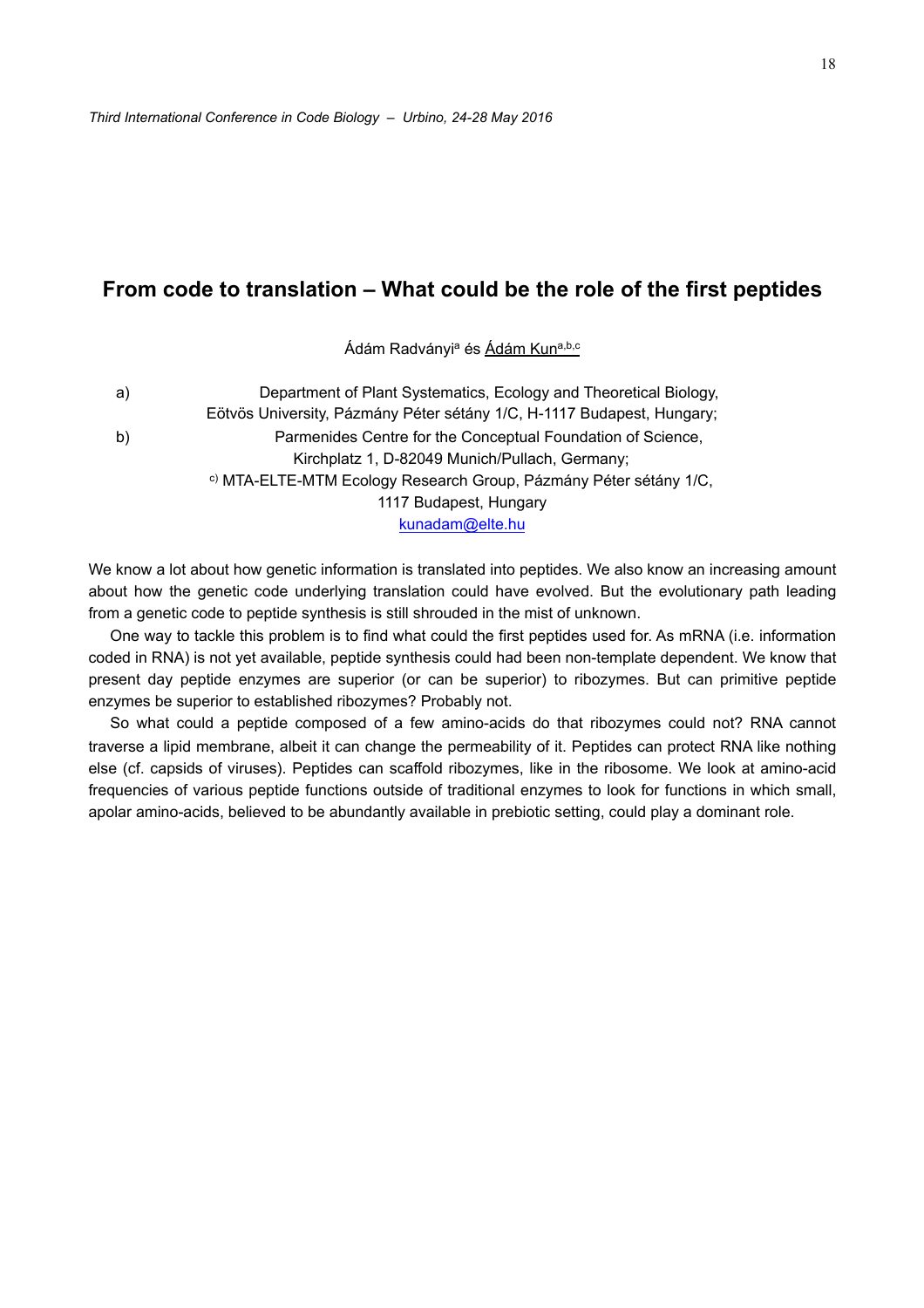### **Embodiments of interaction: In search for dynamic mechanisms**

Andres Kurismaa Charles University Prague [andres.kurismaa@gmail.com](mailto:andres.kurismaa@gmail.com)

A variety of hypotheses and concepts have been recently proposed to rethink the question of structure/ function relationships in the brain to account for its capacity for language and higher-order cognition in humans. We consider several related frameworks, as recently proposed with the concepts of "neural reuse" (Michael Anderson), "shared circuits" (Susan Hurley) and "neuronal recycling" (Stanislas Deheane), as well as pointing out some of the difficulties that remain in accounting for the dynamic, interaction-driven aspects of cognition as a basis for language use. In this context, the concepts of synergies and functional organs/systems are introduced with reference to the neurophysiological schools of Anokhin (1984), Bernstein (1967; 1984) and Ukhtomsky (1978), as well as Peter Tse's (2013) recent concept of criterial causation. Drawing on the above frameworks may help to specify some of the mechanisms resonsible for fast, flexible organization of cognitive processes as a prerequisite for interaction, and frame the problems of language production and language codes from an embodied and "interactivist" perspective. We hope this approach may also help to analyze the problem of "artifact construction" in the nervous system in line with the code biology approach to cognition, while focusing on its anticipatory aspects.

#### *References*

Anokhin, P. K., Corson, S. A., & Corson, E. O. L. (1984). Systems analysis of the integrative activity of the neuron. *The Pavlovian journal of biological science*, *19*(2), 43-101. Springer.

Anokhin, P. K. (1968). The functional system as a unit of organism integrative activity. In *Systems Theory and Biology* (pp. 376-403). Springer Berlin Heidelberg.

Bernstein, N. A. (1967). The coordination and regulation of movements. Pergamon Press: Oxford.

Bernstein, N.A. (auth.), Whiting H. T. A. (Ed.). (1983). *Human motor actions: Bernstein reassessed*. Elsevier.

Tse, P. (2013). *The neural basis of free will: Criterial causation*. Mit Press.

Ukhtomsky, A. A. (1978). *A. A. Ukhtomsky. Selected works.* Nauka: Leningrad.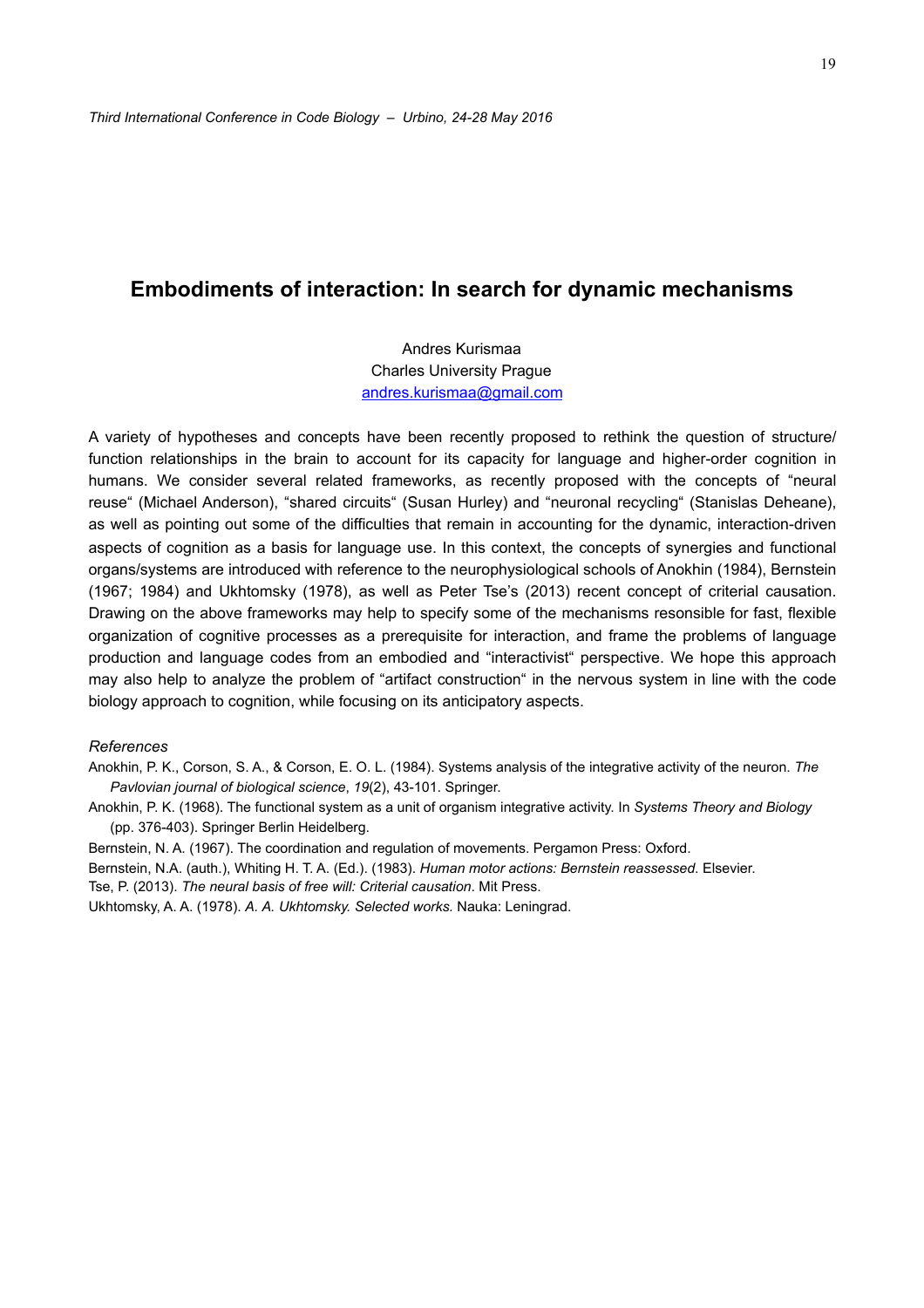# **Slow Down and Smell The Birds: Chemistry, Avian Biology and Natural Selection**

Daniel Lewis

Dibner Senior Curator, History of Science, Medicine & Technology The Huntington Library, Art Collections & Botanical Gardens 1151 Oxford Road, San Marino, CA 91108 [dlewis@huntington.org](mailto:dlewis@huntington.org)

For nearly 150 years, biologists studying the avifauna of the Hawaiian islands have noted that one class of birds – the Drepanididae, consisting of about 16 honeycreepers – have a strong, disagreeable and almost overpowering odor. Many naturalists up to the present day have contemplated this matter and speculated about both the source and the function of this smell. Writing to R.C.L. Perkins in 1892, Alfred Newton wrote to British naturalist RCL Perkins, working on the Big Island of Hawaii: "Do conceive some theory or two or three theories to explain the common odour that is so remarkable. Can't you bottle us a little of the stink that we may enjoy it too?" Later naturalists have described the smell as "simply overpowering," and even persistent in the birds' nests long after they have been vacated.

The smell lingers in collections of these birds after death, lingering for at least five to ten years, and in numerous cases, for many decades. A number of scientists have proposed an interdisciplinary solution to the problem, and several have identified the ideal helpmate for this work: an analytical chemist with the tools necessary to sample the VOCs (volatile organic compounds) being emitted from the bird. Identifying the materials constituting the odor is half of the solution, because once the compounds have been identified, we can identify their source on the bird (skin? feathers? preen glands?) and reach informed conclusions about the evolutionary function of this odor. Various reasons have been proposed for the smell, ranging from defense against predation (an early adaptive response to strong selection from a community of bird predators), or sexual selection (potential mates are attracted to the smell). I have recruited an analytical chemist at Pomona College and we are attempting to borrow some specimen material to begin testing to begin solving this problem.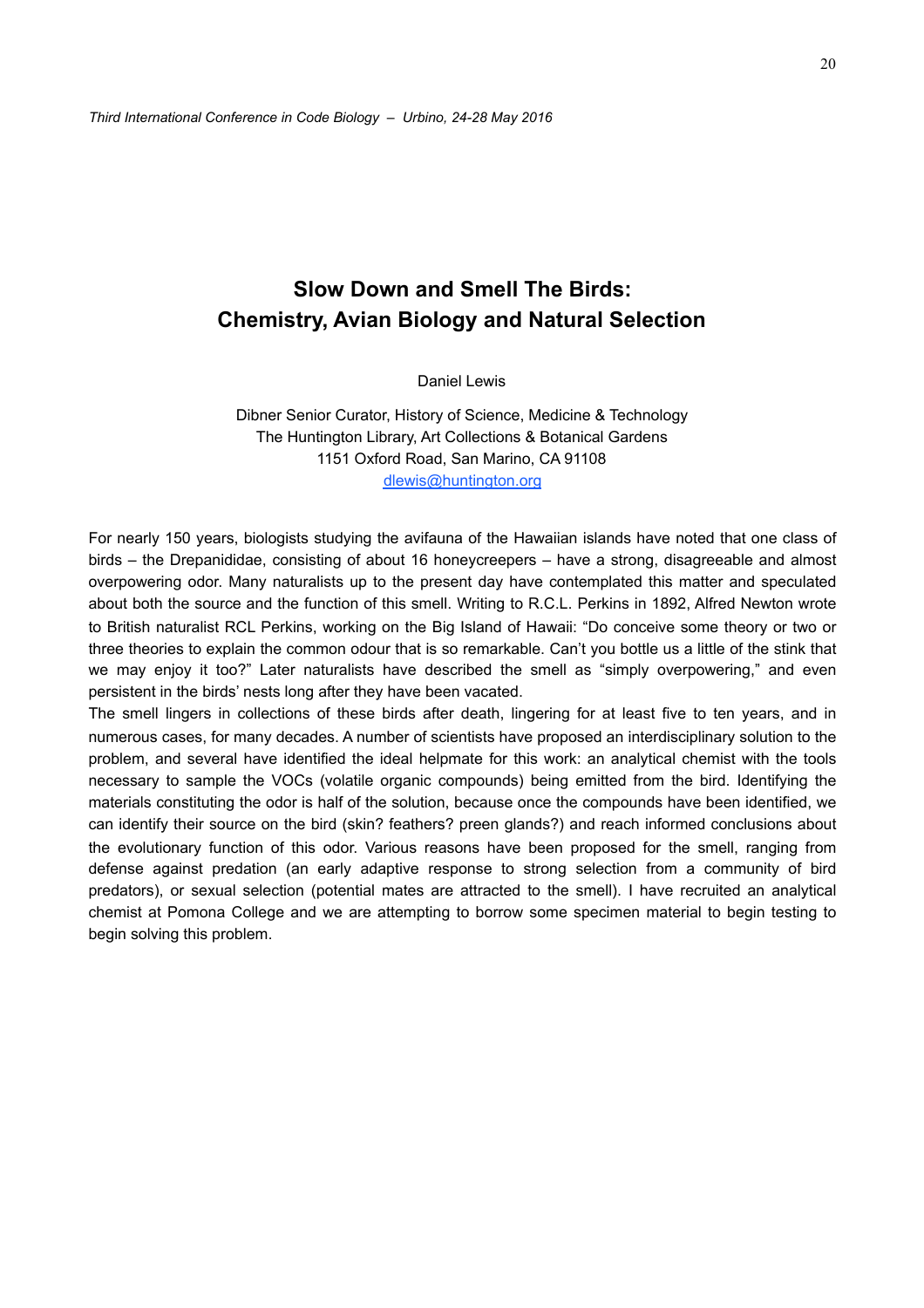## **Color Systems are Categories that Carry Meaning in Visualizations: A Conceptual Metaphor Theory Approach**

Jack Ox, PhD Research Associate with the Center for Advanced Research Computing (CARC) University of New Mexico, Albuquerque, NM [jackox@intermediaprojects.org](mailto:jackox@intermediaprojects.org)

This paper will show how color systems can be used to visualize meaning in the diverse field of biosemiotics. Historically, scientists have leaned on Newton's prismatic colors to differentiate different values in visualization, but there are many more possibilities when different complex color systems are mapped to linguistic systems. Donald Favareau defines biosemiotics at www.biosemiotics.org as "the study of the "myriad forms of communication and signification observable both within and between living systems." I will outline the beginning of my plan to color map the molecular blending of natural, airborne, olfactory elements within a given natural environment, to be seen in a virtual reality environment.

Color is an ecologically organized, dynamic sign system. Color can be used as communication not just for representation of other things, but is also a sign system itself. Each object inside the category (or domain) of color carries attributes. This includes image schemas, which are dynamic patterns, often connected to objects, emerging from embodied experiences. Image schemas are essential to the process of abstract conceptualization and reasoning. We will see how image schemas manifest themselves in color sequences during the section on the interaction of color. This part focuses on the 20th Century Bauhaus artist, Josef Albers. Albers researched and taught how ordered colors interact with each other and carry both quantitative and qualitative meaning, such as less or more than, and pictures continuums of changing values. He created an interactive language than can be used and expanded for scientists who are visualizing semiotic values.

The concept of color as a category is important. We categorize in order to construct thoughts. Even infants categorize; one cannot engage in intelligent thought and action without this capacity. Categories consist of entities that share similarities in varying degrees. The psychologist, Eleanor Rosch, approached and qualified color as a natural category. Berlin and Kay, started the Universalist, evolutionary view of color categorization in 1969, and anthropologists have added to this tradition ever since. Germany, during the first twenty years of the 19th Century, saw an explosion of systematic color thinking: Goethe published *Zur Farbenlehre* in 1810 (*Color Theory*), Arthur Schopenhauer produced *Über das Sehn und die Farben* in 1816 (*On Vision and Colors*), and Philipp Otto Runge created his *Farbenkugel* (*Color Sphere*) in 1810.

Goethe, in the second volume of his color theory, was responding in a negative way to Isaac Newton's *Opticks* from one hundred years earlier (1704). He did not agree with the scientifically accepted "received knowledge" from Newton on the colors of the prismatic spectrum––the refraction of light. He also wrote two short essays called *Contributions to Optics* on this subject. The part of his treatise on color that is meaningful for this research is in the first volume, where Goethe's attention is applied to how color appears; these concepts are categories with dynamic relationships between the individual category members. I focus here because of its functionality in mapping information from other domains. One can refer to this area of Goethe's research as qualitative: "the dynamic observing subject itself became the locus of the research.

In this paper I will show examples of color mappings that can be described accurately and clearly using the language and thinking of conceptual metaphor theory and conceptual blending theory. To this end I follow a particular conceptual route through the domain of color. The path begins in the nineteenth century with Goethe and Runge and their methods of organizing color through geometry and different qualities, such as transparent, translucent, mat or shiny. Goethe, Wittgenstein and Westphal explored color separately from the optics of Newton, and they opened the door to the semiotics of color. It is this concept that I explore in relation to how color systems can be used more effectively in today's scientific visualizations.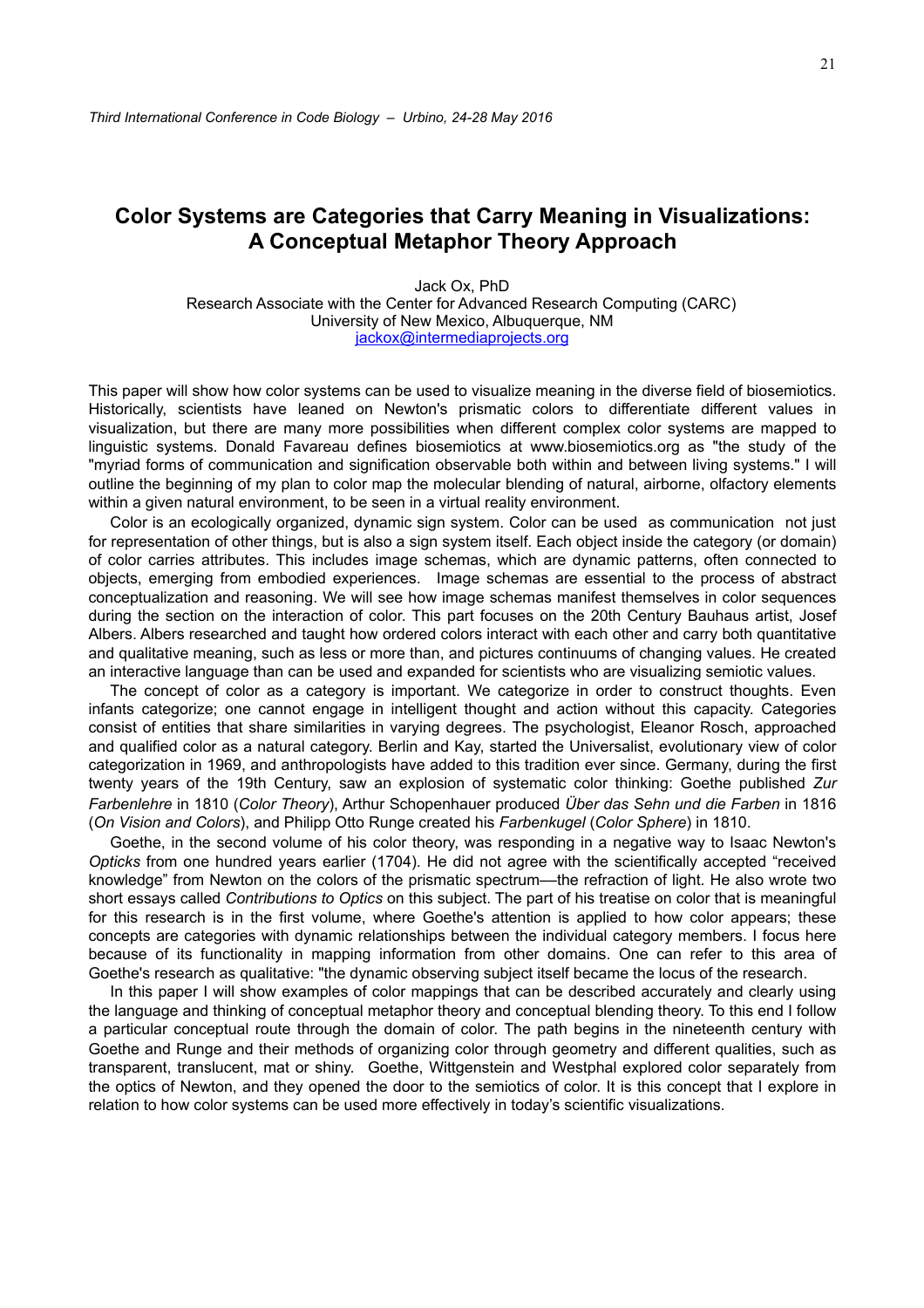# **Applying eco-field and the General Theory of Resources to bark beetles: Beyond the Niche Construction Theory**

Sánchez-García, F. J.<sup>1</sup>, Machado, V<sup>1</sup>, Galián, J.<sup>1</sup> and Gallego, D.<sup>1</sup> 1 Departamento de Zoología y Antropología Física, Universidad de Murcia, Campus de Espinardo, 30100 Murcia, Spain [javiersg@um.es](mailto:javiersg@um.es)

A new perspective in landscape ecology is the application of the term Eco-Field together with the General Theory of Resources. In this paper, we describe the putative eco-field in bark beetles as a spatial configuration with a specific meaning-carrier for every organism-resource interaction. Bark beetles are insects with a relevant role in matter and energy cycles in conifer forests and they are involved in significant changes of forestry landscapes when plague outbreaks occur.

Bark beetles are conveyed by the recognition of semiotic signals towards host trees using a specific ecofield. These signals are mainly a group of scents, which have been called odourtope. The interactions with other organisms (fungi, bacteria, nematodes, predators, etc.) takes place through sharing relevant information of the eco-field networks (representamen networks) in the forestry ecosystem.

The eco-field networks let an expansion of the realized semiotic niche of the bark beetle towards the potential semiotic niche. Also if different organisms end up showing an interdependence of the eco-field, the niche construction process can be initiated. Subsequently, if this interdependence becomes crucial the process can lead to the establishment of mutualistic relationships. This is an example on how evolutionary processes are initiated by the recognition of signals by a network of eco-fields.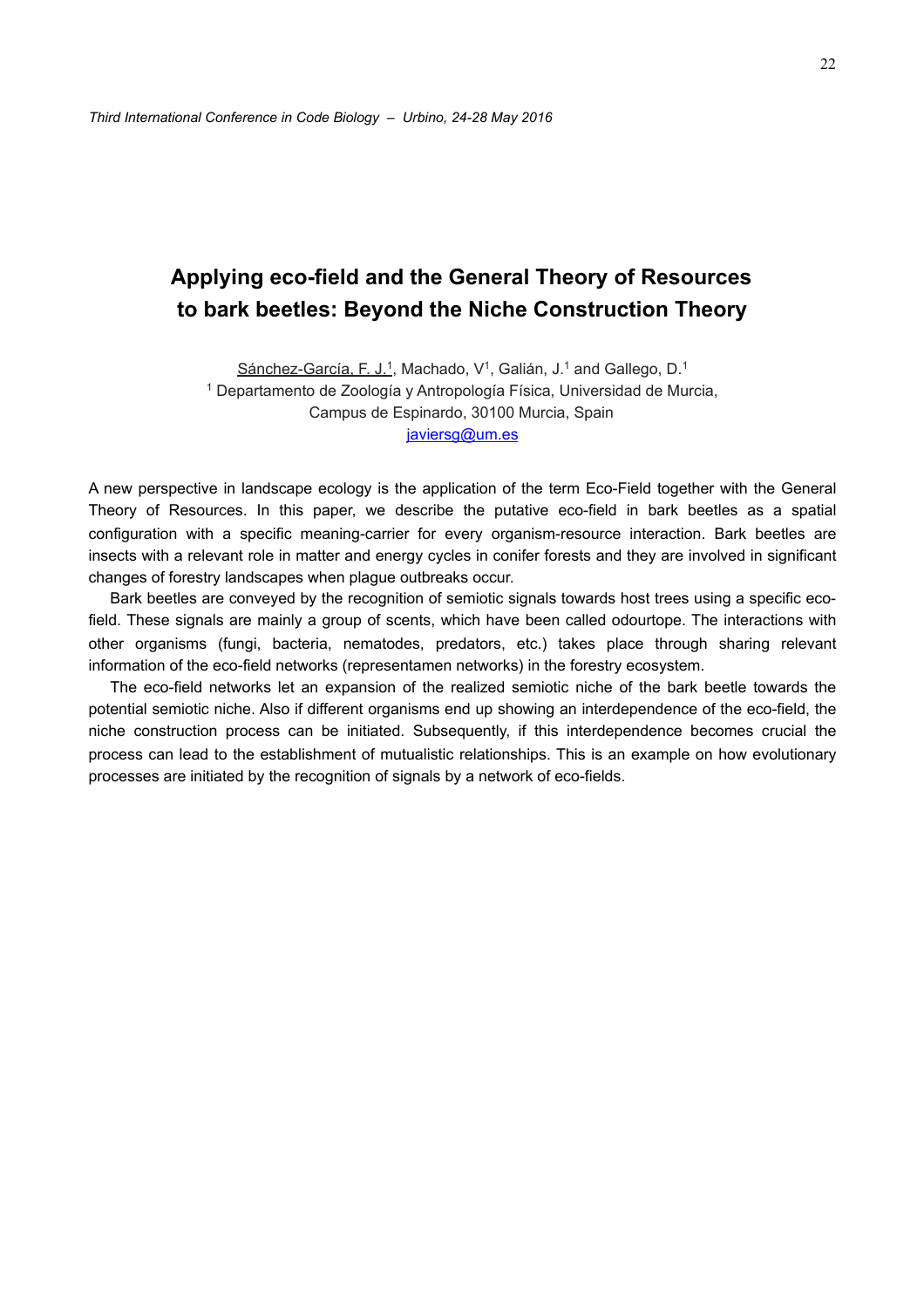### **Memes: A Literature of Hogwash**

Candice L Shelby, Ph.D. Associate Professor of Philosophy, University of Colorado Denver [Candice.Shelby@ucdenver.edu](mailto:Candice.Shelby@ucdenver.edu) 

Since the release of Richard Dawkins' 1976 book *The Selfish Gene*, some philosophers, anthropologists, and communications scholars have popularized a the idea of memes as cultural analogs to genes. Based on a small side comment in Dawkins' book, defenders of this idea have run with the concept of memes to argue for a particular understanding of how culture maintains itself and develops. Despite the fact that Dawkins himself has backed away from the notion of memes, or at least expresses himself very ambivalently with regard to them, a large literature has arisen claiming that such things as language, manners, artifacts, and cultural arrangements (including religion in particular) are carried forward through the mechanism of memes.

Using Dawkins' particular understanding of how genes work, writers in this area would have it that memes are mechanisms that reproduce themselves through the behavior of their "hosts". That is, the ideas themselves are things that duke it out for existence. This paper argues that the concept of memes is incoherent for at least three reasons. First of all, Dawkins' notion of "the selfish gene" doesn't work even at the gene level, and so *a fortiori* cannot explain anything based on an analogy to that mechanism. It is not genes that are selected for in evolution, but traits. Genes do not represent a sufficiently large level of organization to either fit or not fit a given environment. Therefore one could not use the idea of memes to account for cultural evolution; rather, one would have to look for whole patterns that are either successful or unsuccessful at replicating themselves. Second, it would be completely otiose to appeal to a non-empirical, metaphysical entity such as memes to explain cultural processes, when every human activity and artifact can be explained naturally, without appeal to them. Ordinary biological processes can account for learning and transfer of ideas and practices at every level of sophistication. The whole notion of memes, in short, flagrantly violates Occam's Razor. Third, taking memes seriously as an analog to genes would mean at the very least that these entities should share the hallmark characteristic of genes: their function according to code. On any understanding of memes, though, there is no set of rules establishing a correspondence between objects of two different worlds. Memes instead are said to be reproduced by imitation or 'contagion'.

The notion of contagion here, first of all, is anything but clear; it seems to be a mere metaphor for the idea of spreading, but spreading can take many forms. Yawns, for example, are contagious, as is laughter, but these are somehow understood to by the defenders of memes as "innate," and not to count as the right kind of contagion. The criterion for such a judgment is just what is missing, however. As for imitation, it need not involve any adaptors performing independent recognition processes, as genetic transmission of information does. Imitation can be accomplished with no signaling happening at all. Signaling involves *meaning* in an important sense; it involves recognition at both ends of the transmission, and so requires adaptors, in addition to something that is "encoded." Therefore, if memes are supposed to explain the most obvious examples of social coding, including language, morals, and law, then they are total failures.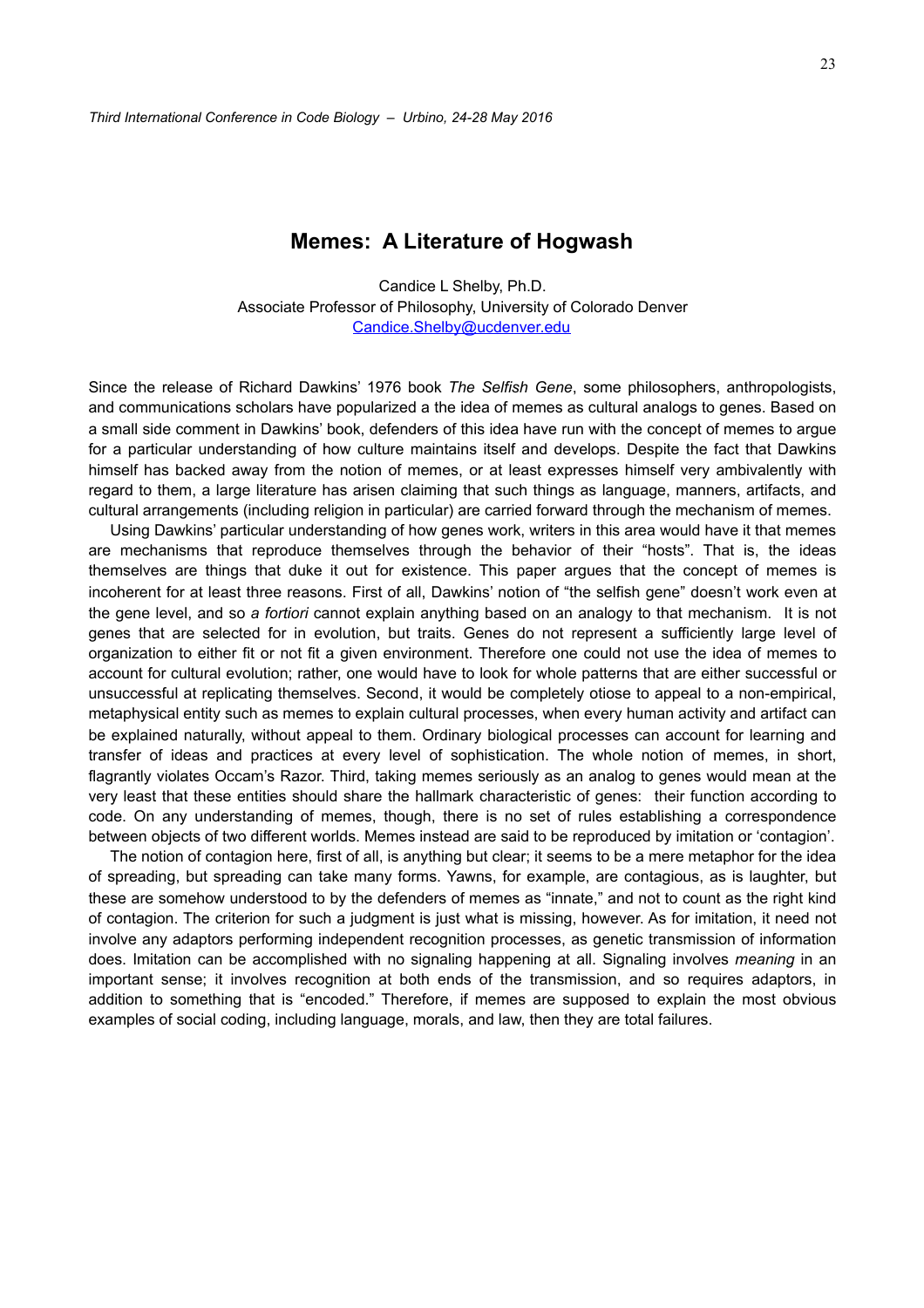### **DNA computing: from simple rules to supervised learning**

Darko Stefanovic and Matthew R. Lakin Department of Computer Science and Center for Biomedical Engineering University of New Mexico, Albuquerque, NM 87131, USA [darko@tau.cs.unm.edu](mailto:darko@tau.cs.unm.edu)

The development of engineered biochemical circuits capable of adaptive behavior is a key goal of synthetic biology and molecular computing. Such circuits could be used for long-term monitoring and control of biochemical systems, for instance, to prevent disease or to enable the development of artificial life. I will describe a novel molecular circuit architecture for implementing adaptive algorithms using DNA strand displacement reaction networks that are able to compute arithmetic functions, store behavioral parameters, and adapt their behavior in response to signals from the environment. As a proof of concept, we use this architecture to design and simulate a DNA circuit for supervised learning of a class of linear functions by stochastic gradient descent.

 Our architecture uses buffered DNA strand displacement gates. Briefly, a buffered DNA strand displacement gate is one where the gates are initially present in an inactive form, and must be activated by a precursor input strand. This extension enables the inactive gates to be present in excess and called up as required to carry out computation. By designing the circuit so that availability of these activating strands can be controlled by another gate, we can implement buffered gate networks with feedback loops that adjust future circuit behavior in response to past stimuli.

Our example circuit uses buffered strand displacement gates to implement supervised learning of a class of linear functions using stochastic gradient descent, which is a well-known and well-studied machine learning algorithm. We use computational simulations to demonstrate that the DNA circuit correctly implements this learning algorithm and to characterize its learning performance for a range of initial conditions and learning targets, and in the presence of noise in the inputs. Thus, this work offers a route to an experimental realization of adaptive molecular computing systems using DNA strand displacement.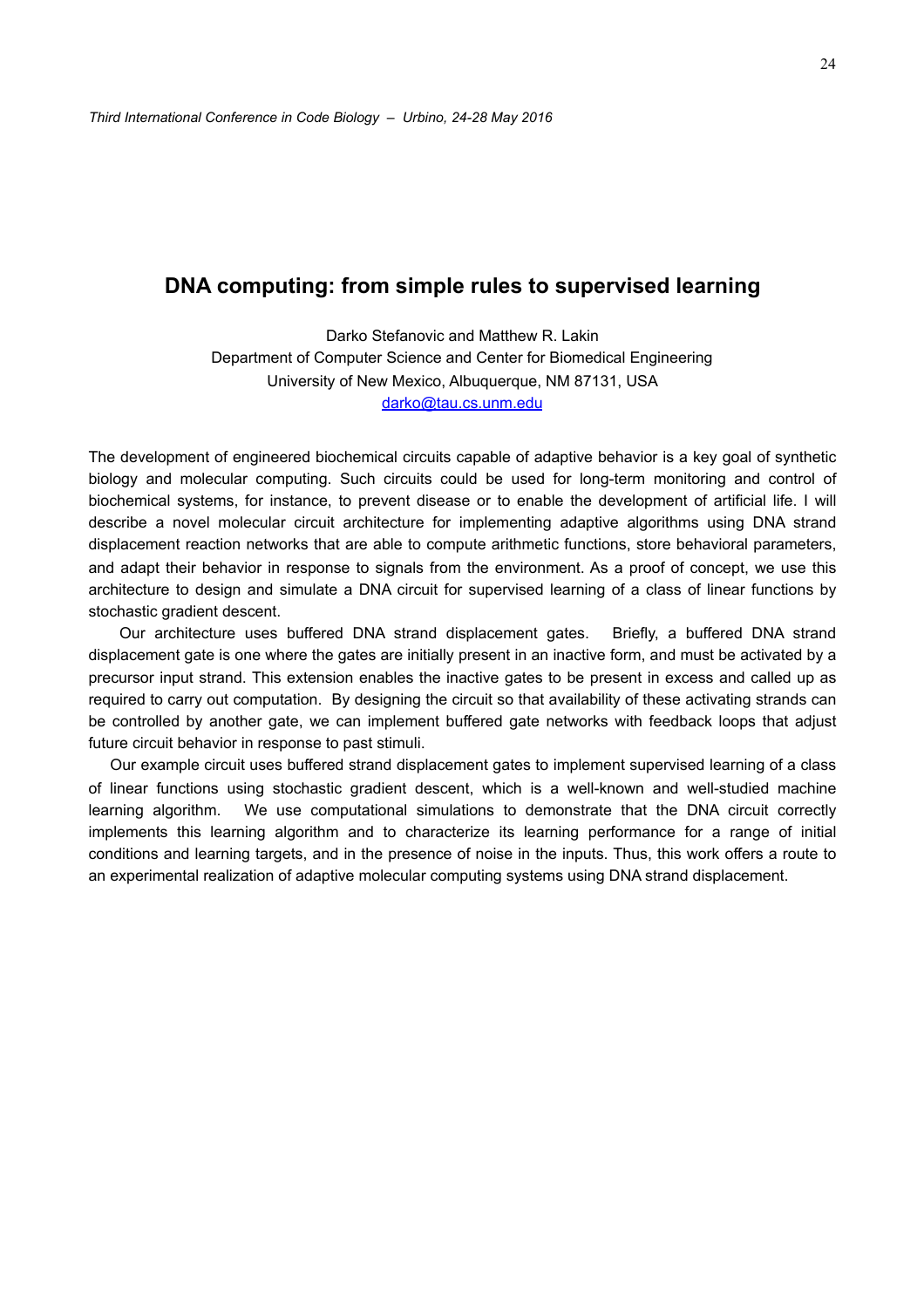## **Linear codes**

### **and the mitochondrial genetic code**

Lutz Strüngmann Mannheim University of Applied Science [l.struengmann@hs-mannheim.de](mailto:l.struengmann@hs-mannheim.de) 

The origin of the genetic code can certainly be regarded as one of the most challenging problems in the theory of molecular evolution. Thus the known variants of the genetic code and a possible common ancestry of them haven been studied extensively in the literature. In [1] Gonzalez, Giannerini and Rosa developed the theory of a primeval mitochondrial genetic code composed of four base codons. These were called {\it tesserae} and it was shown that the tesserae code has some remarkable error detection capabilities. In our talk we will show that using classical coding theory we can construct the tessera code as a linear coding of the standard genetic code and at the same time it can be deduced from the code of all dinucleotides by Plotkin's construction. The result has some interesting implications on the existence and construction of socalled {\it circular codes} in the world of tesserae.

[1] S. Giannerini, D.L. Gonzalez, R. Rosa: *On the origin of the mitochondrial genetic code: Towards a unified mathematical framework for the management of genetic*, Nature Proceedings, 2012, doi:10.1038/ npre. 2012.7136.1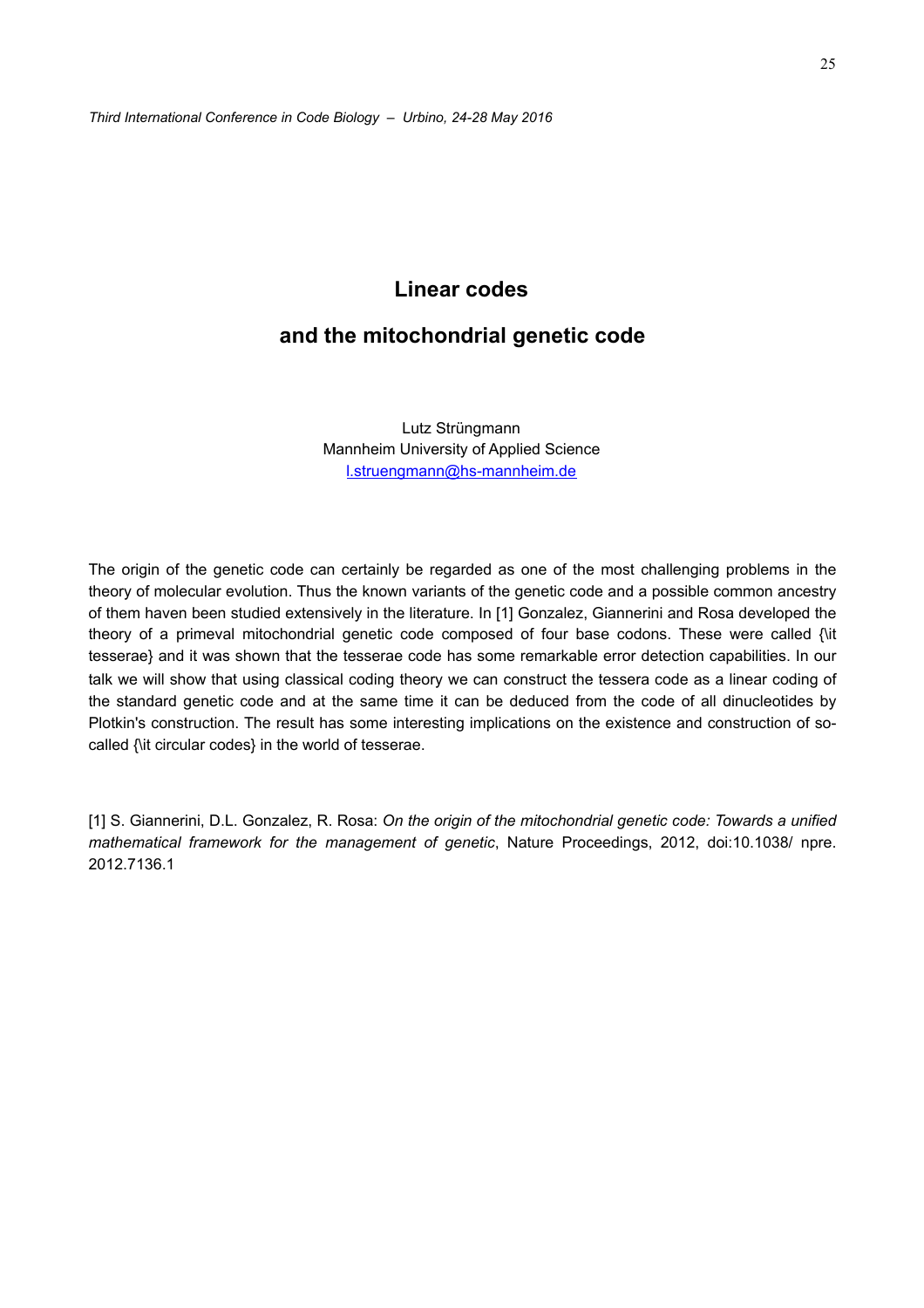### **From Typical Sequences to Typical Genotypes**

Omri Tal, PhD Max-Planck-Institut für Mathematik in den Naturwissenschaften Inselstr. 22-26, 04103 Leipzig. [omrit1248@gmail.com](mailto:omrit1248@gmail.com)

The idea of *typical sets* in information theory is central to the design of efficient coding schemes for digital communication. In my talk I will describe novel conceptual and mathematical links between this core information-theoretic notion with its associated asymptotic properties, and properties of genotypes as long sequences of polymorphic markers sampled from multiple populations. Standard population-genetic considerations such as *linkage equilibrium* within populations, the availability of large data sets of *singlenucleotide-polymorphisms* (SNPs), and the typically low *minor allele frequencies* for such polymorphisms, translate under a typical set framework into considerations on statistical independence of time-sequential signals, the *asymptotic* nature of set-typicality, and the qualities from relatively low *entropy rates*, respectively. I will also demonstrate that a population assignment scheme based on exclusive set-typicality of sequences is theoretically viable, and moreover of potentially practical interest especially in cases of 'noise' introduced from small sample sizes.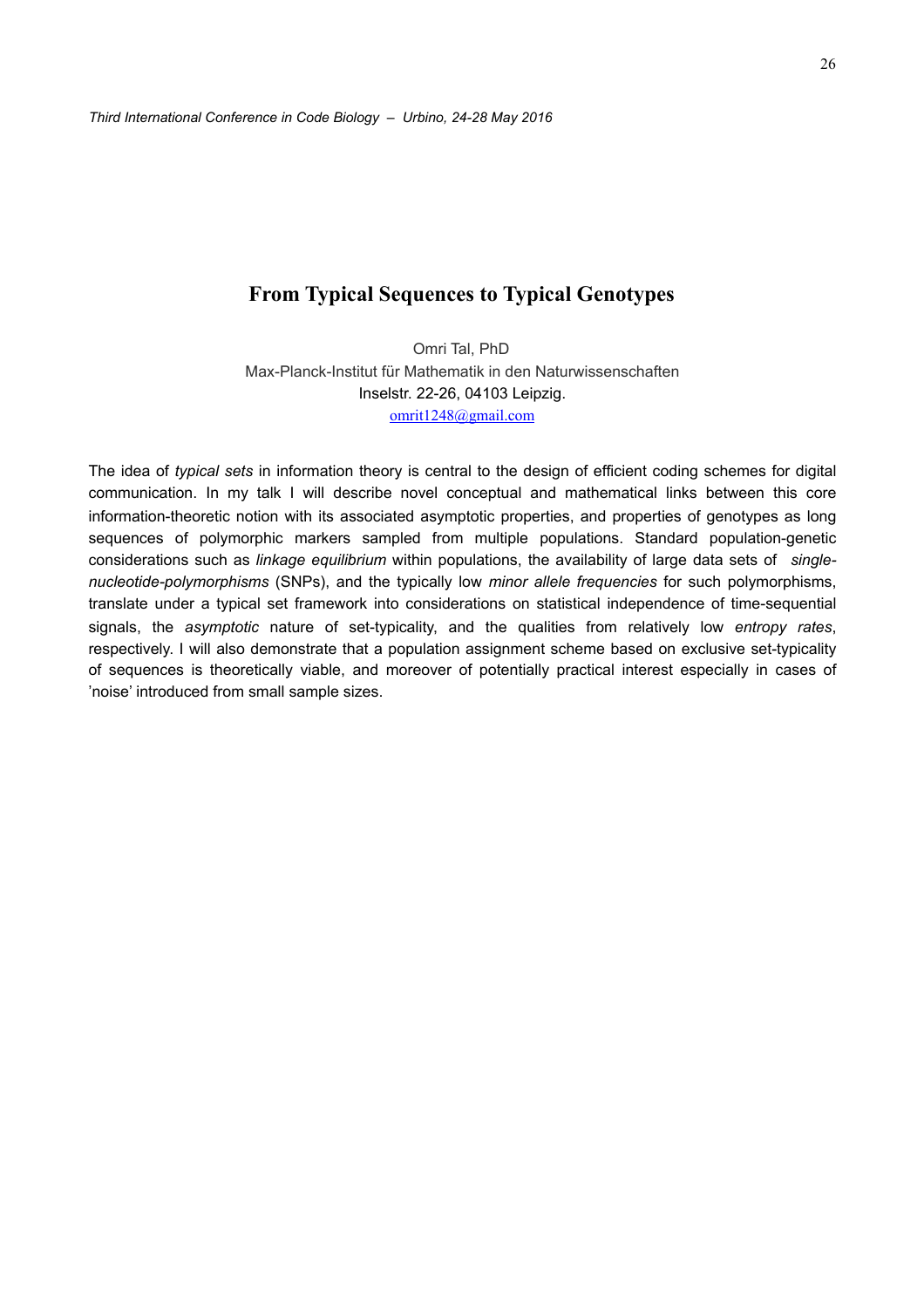## **Proto-language in wolves**

Morten Tønnessen, University of Stavanger [mortentoennessen@gmail.com](mailto:mortentoennessen@gmail.com)  and Paul Thibault, University of Agder [pauljthibault@yahoo.com](mailto:pauljthibault@yahoo.com) 

Like several other animals (and human infants), wolves have proto-language. In human development, protolanguage precedes and is the foundation of the child's development of the adult language. In animals, protolanguage forms an important part of their communicative repertoire. In animals and humans alike, protolanguage is characterized by the absence of grammar, and is directly tied to internal bodily states and/or to aspects of situations. In other words, actual use of proto-language is often action-related, for instance by directing attention. In terms of the tripartite Umwelt model (Tønnessen, based on Uexküll), animal interjections can be associated with the conceptual aspect of Umwelt, where in the human case linguistic practices are placed. In animals too, the conceptual Umwelt is characterized by predicative reasoning, i.e. the habitual, mental attribution of specific features to someone or something. However, the mediated aspect of Umwelt also comes into play as far as mediation, e.g. anticipation and memory, enters the picture, as is typically the case with emotions, which are often at the basis of interjections.

We will analyze a data set from Wolf Park (USA) involving captive, socialized wolves, aiming to identify animal interjections performed in a range of situation types. We will be looking for patterns and variation, e.g. between different groups (packs), with a view to determining the range of meanings and situations in which different interjections occur. We hypothesize that since interjections are very likely to some extent conventionalized, there will be systematic, observable variations grounded in the lived experience of social relations, whether intra–pack, or human–animal. Of interest here is the extent to which these calls or interjections are not merely expressive of internal states but serve communicative and thus social functions such as coordinating relations between individuals in the group. Our assumption is that interjections are often learned through experience, in a social setting. By comparing instances of interjections in wolves, we will also consider how the individual and social agency of wolves is enacted through these vocalizations, and how it contributes to individual and group development. This implies that socialization is always in part selfsocialization (i.e. that socialization always involves individuation).

*Acknowledgement*: This work has been carried out thanks to the support of the research project Animals in Changing Environments: Cultural Mediation and Semiotic Analysis (EEA Norway Grants/Norway Financial Mechanism 2009–2014 under project contract no. EMP151). Research assistant Laura Kiiroja contributed to this study.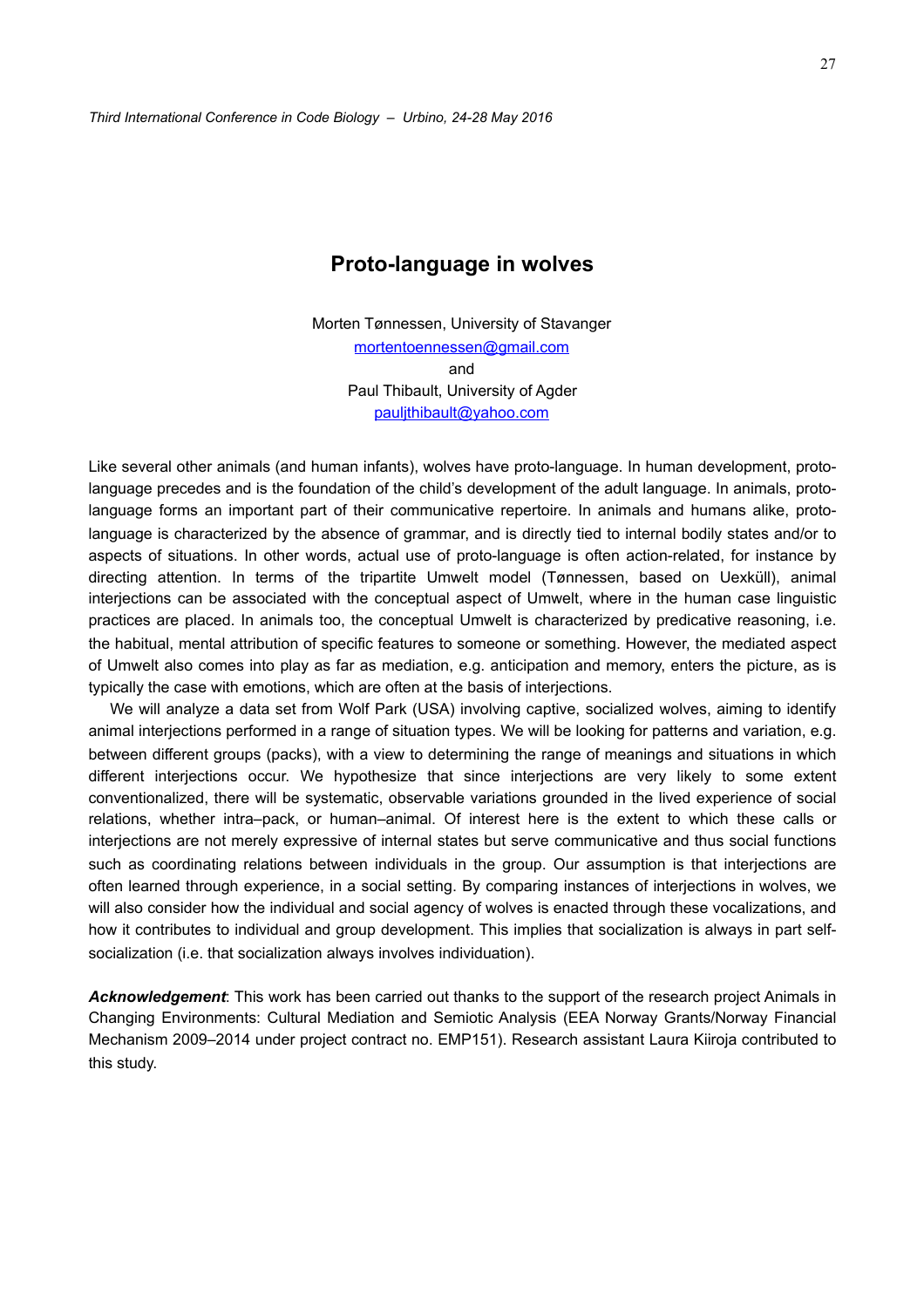### **Downwind**

Raewyn Turner

62 Burnley Terrace, Sandringham, New Zealand [r.turner@orcon.net.nz](mailto:r.turner@orcon.net.nz)

The Downwind installation (2013) combines art, engineering and science research and is composed of twenty pods that sense human presence and respond by breathing smells on the audience. Downwind explores our differences in olfactory sensitivity and selectivity due to the genetic basis of human olfactory variability and the perception of odiferous sequences in changed contexts.

Not only are synthetic olfactory molecules changing perception of the world, but technologies are changing perception. Is a visceral comprehension possible in a sanitised and deodorised olfactory environment suffused with new synthetic olfactory molecular architectures for smell and taste? Whether natural, synthetic or engineered, they are the olfactory cyphers of change, yet sensing them is defined by a combination of genetics and personal experiences. To increase our ability to perceive the information of new chemical signals not just with the nose but with the gut it may be necessary to retrain one's olfactory observation and to note the feelings and emotions that arise from olfactory materials.

At first the phenomena of smell may seem insignificant but humans are bound up in the transpiration and consumption/absorption of olfactory particles. Emerging as vapours into the troposphere, fragrances arise from cultural, social and political systems that have engineered the landscapes and thus mindscapes into settlements, habitations, fields, factories, front lawns and streets. Synthesised and novel particles may affect microbes and thus by implication the immune system which establishes a distinction between self and other which eventually transforms the behaviour of living beings.

Humans, animals and insects are immersed in an atmospheric ocean of olfactory cues which are in dynamic flux with olfactory perception. The smell compounds used in Downwind are ones known to elicit specific anosmias ( loss of sense of smell) for some, and not for others. The revolutionary wind of genetic discovery suggests that we may not all be perceiving the same reality.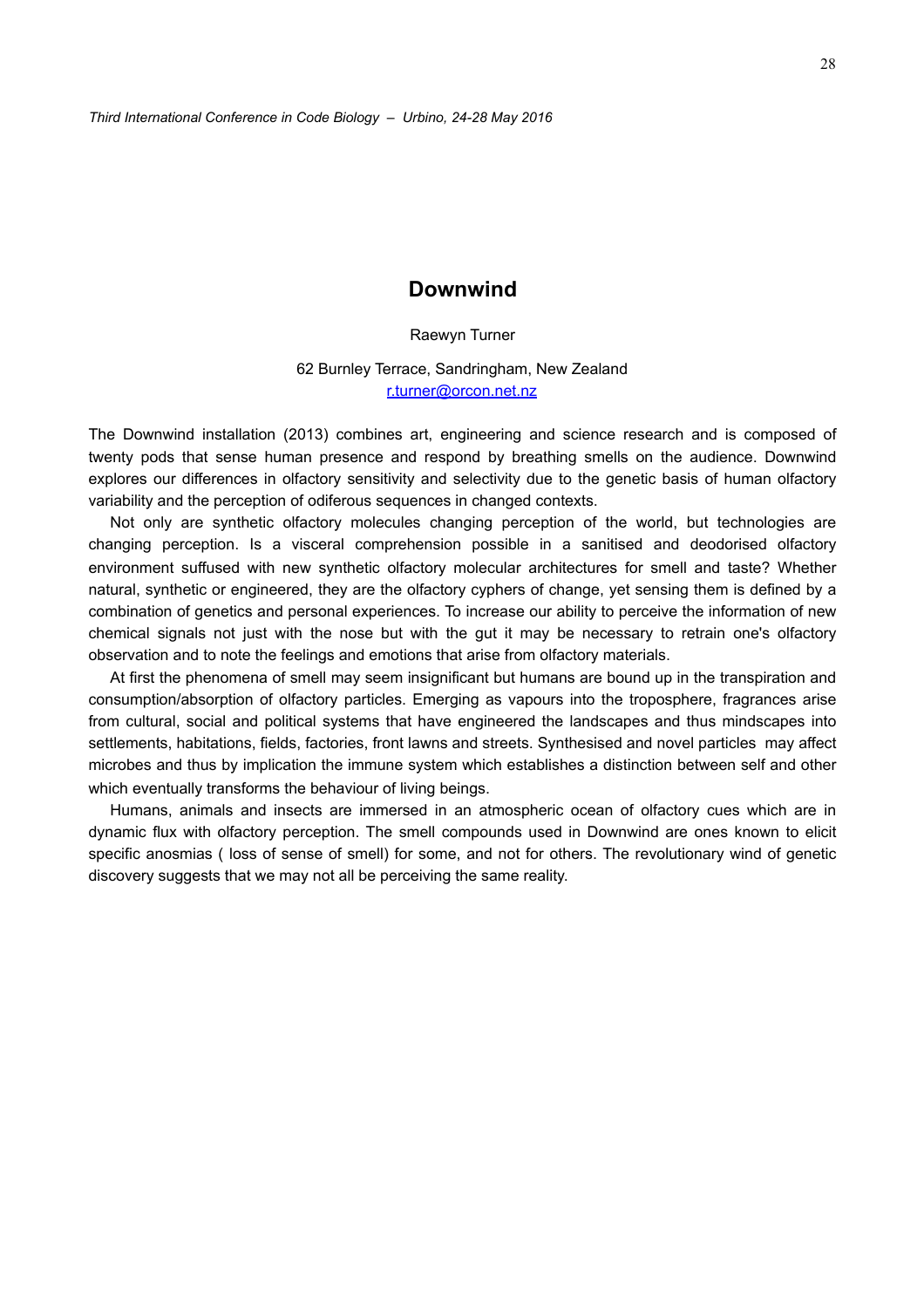# **Odor in the land An undervalued aspect in human history and heritage**

Judith van der Elst, PhD Molenstraat 25, 3417HR Montfoort, The Netherlands [jvandere@icloud.com](mailto:jvandere@icloud.com)

In this paper I address one of the more transitory signs in the land that even more as sound, has been mostly absent from consideration in the reconstruction of the narrative of our species: odor of the land.

Within the field of archaeology/anthropology investigation of a number of signatures, straddling quantitative and qualitative methods are used to understand human behavior and document human history. Archaeologists for example employ a wide range of methods to understand signs and indices to add, complement, or contradict stories represented in human written and visual languages. For instance, scientific methods such as C14 dating and other chemically based dating techniques are use ubiquitously. Crossreferencing of cultural and natural materials such as ceramics and tree-ring records are used to provide insight in the relationship between human behavior and environmental conditions.

My interest and research in human spatial thinking has provided insight in how differences in spatial thinking among groups result in different land design and management strategies. Notably, differences in the ontological foundation of languages demonstrate this diversity in thinking regarding our surroundings. Words and categories that indicate knowledge of landscape sounds and smells are more prominent in certain languages. Knowledge based on these signals has long been undervalued in the current visually dominant society. Recently, research in other sensory-based knowledge is regaining attention. This is not just important for our current understanding of environmental changes, but can also broaden our insight into past behavior and land management from which we stand to gain in our present world.

Past smells and sounds are difficult to investigate, but even today technological developments toward understanding signals other than visual lag behind those of visual information. I recently initiated an experimental project to investigate an approach for representing sense-able modalities of the land**. It** specifically focused on vegetation scent, which like sound, is considered an ephemeral quality. I propose that these qualities, that constitute sensory signatures in the *semiosphere*, are crucial components of biodiversity and therefore important to understand from a scientific as well as artistic perspective.

The expected outcome of the proposed experiment is the start of a library of scents of the land, is a step toward new opportunities for scientific research, for artistic exploration and experience of cultural and natural heritage within E-culture –immersive- environments, thereby crossing the art -science boundary.